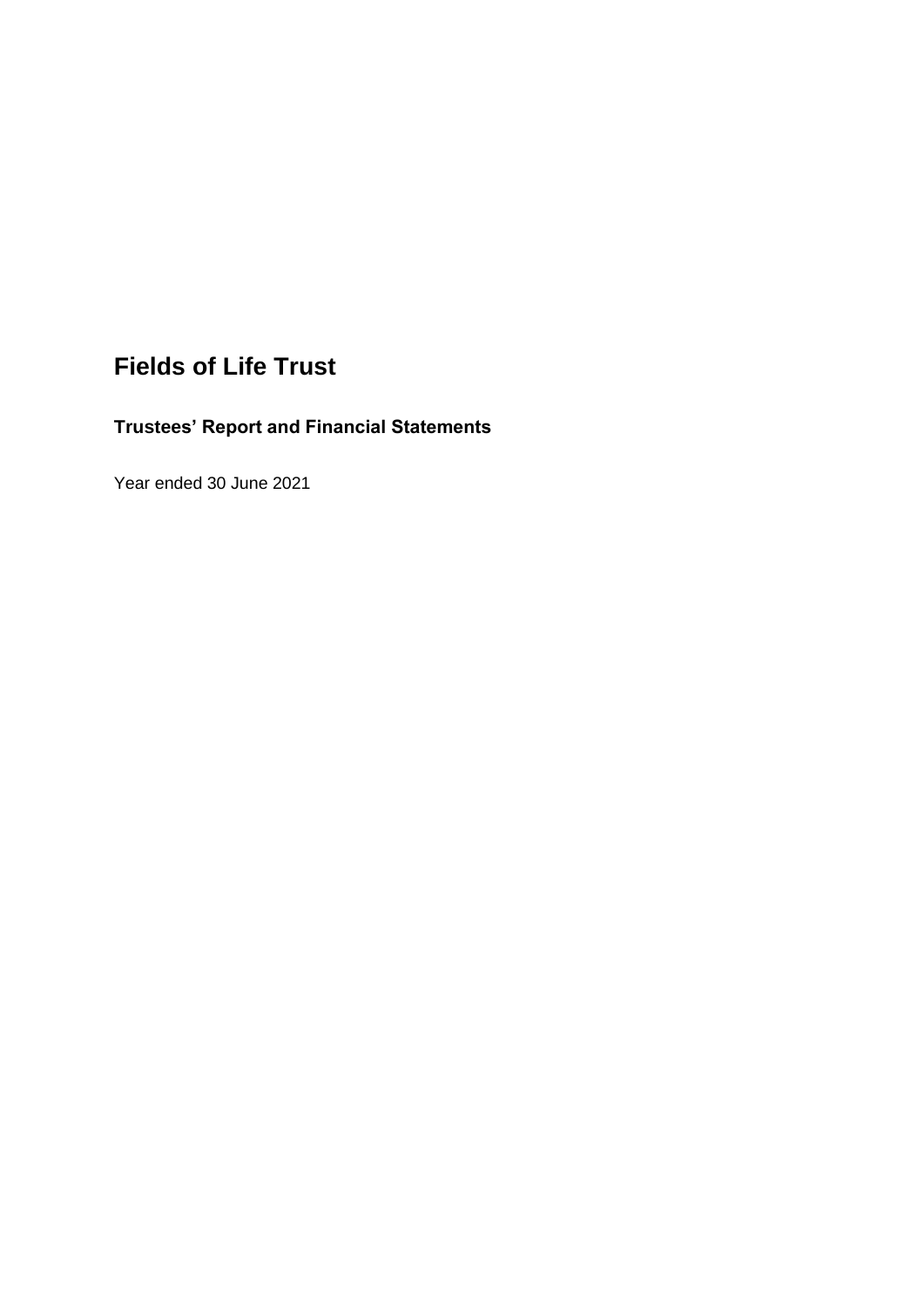Company No: NI30695

# **Fields of Life Trust**

# **Trustees' Report and Financial Statements**

# **Year ended 30 June 2021**

# **Table of Contents**

|                                            | Page  |
|--------------------------------------------|-------|
| Company Information                        | 2     |
| Report of the Trustees                     | 3     |
| Independent Auditors Report to the members | 11    |
| <b>Statement of Financial Activities</b>   | 14    |
| <b>Balance Sheet</b>                       | 15    |
| <b>Statement of Cash Flows</b>             | 16    |
| Notes to the Financial Statements          | 17-25 |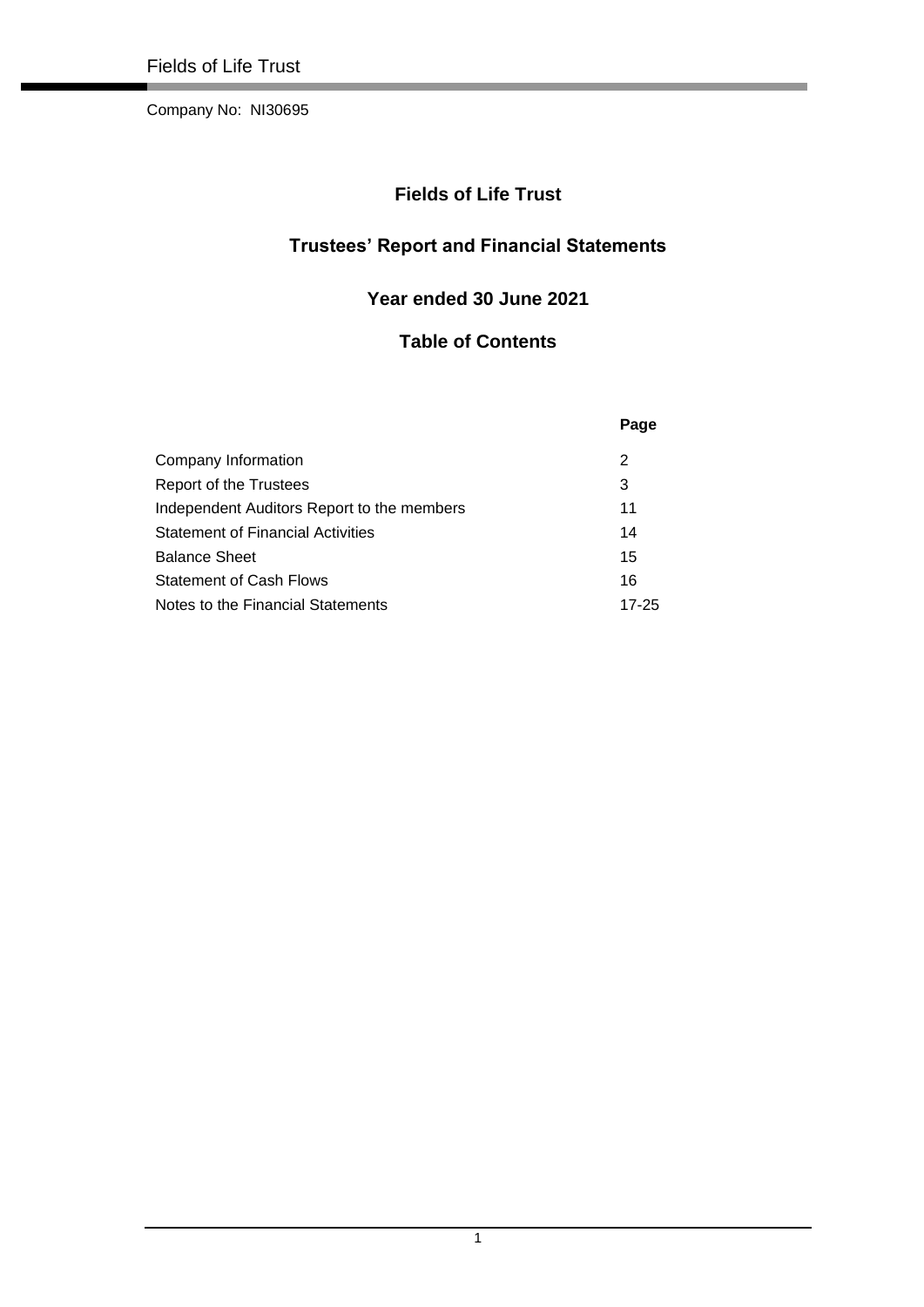Company No: NI30695

### **COMPANY INFORMATION**

#### **Charity Number:** 104839

#### **Trustees**

Anne Brown Jennie Burnett Maurice Donaldson Graham Hohn Dolway Johnston Godfrey Kalibbala Sara-Louise Martin John McMullen Raymond Mulligan (resigned on 30 June 2021) Rev Trevor Stevenson Angus Wilson MBE Louise Woodward

#### **Chair**

Angus Wilson MBE

#### **Secretary**

Dolway Johnston

### **Key Management Personnel**

Richard Spratt (CEO - left employment on 31 August 2020) Geoff Andrews (CEO from 01 November 2020 to 31 August 2021) Tony Gaston (CEO from 1 September 2021)

#### **Auditors**

PKF-FPM Accountants Ltd Chartered Accountants & Statutory Auditor Unit 1, Building 10 Central Park Mallusk Co Antrim BT36 4FS

#### **Bankers**

Danske Bank Ltd 39 Market Street Lurgan Co Armagh BT66 6AB

#### **Solicitors**

Edwards & Co 28 Hill Street Belfast BT1 2LA

#### **Registered Office**

House of VicRyn Rathdown Road Lisburn BT28 2RE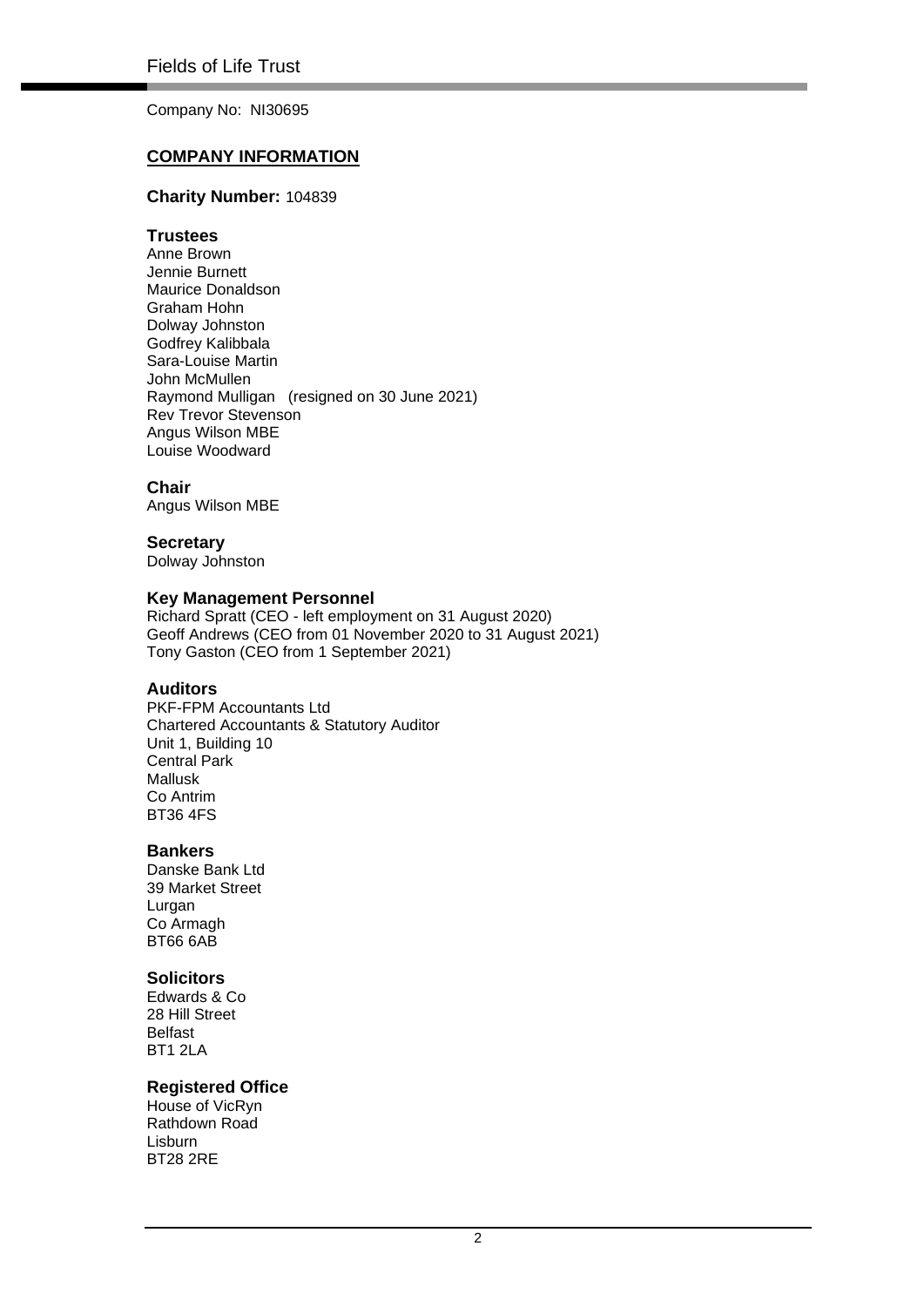**For the year ended 30 June 2021**

The Trustees present their annual report together with the financial statement of Fields of Life Trust (known as Fields of Life) for the year ended 30 June 2021.

The Trustees confirm that the Annual report and financial statements of the Trust comply with the requirements of the Trust's governing document, the Companies Act 2006 and have been prepared in accordance with Accounting and Reporting by Charities: Statement of Recommended Practice applicable to charities preparing their accounts in accordance with the Financial Reporting Standard applicable in the UK and Republic of Ireland effective 1 January 2019 (Charities SORP (FRS 102)).

This report provides information on Fields of Life's activities and financial performance and forms part of a range of public information designed to give an open account of our work.

#### **Objectives and Activities Policies and objectives**

Fields of Life Trust's principal activity, as set out in The Memorandum of Association and the public benefit statement, is as follows:

The Company's main objectives are to promote, predominately in the developing world the following:-

- (1) To relieve and prevent poverty for people in Africa and elsewhere in the developing world.
- (2) To advance education for people in Africa and elsewhere in the developing world.
- (3) To relieve sickness and promote health for people in Africa and elsewhere in the developing world including providing sources of clean drinking water.
- (4) To advance the Christian Faith through education and training for people in Africa and elsewhere in the developing world.

These objectives were last updated in February 2017.

In the past year we have revised our vision and mission statements as follows.

- Our vision is to see educated and skilled young people, inspired by faith, hope and love, leading transformation in their communities.
- Our mission statement: Inspired by our Christian faith, Fields of Life partners with churches and communities to enable children and young people, especially girls and women, to access quality education and training, empowering them to provide leadership in their communities. For the wellbeing of their communities, we promote access to clean water, good sanitation and improved livelihoods.

Everything that we are and everything that we do is formed and shaped by our Christian identity as we seek to demonstrate God's unconditional love for all. Following the example of Christ, we serve all people regardless of religion, race, ethnicity or gender and at all times are sensitive to the diverse cultural contexts in which we have the awesome privilege of working. Fields of Life exists to be an effective Christian response where there is injustice and suffering in East Africa and beyond. We passionately believe that God is at work in the world today and that he is working in and through his people, the local church. We believe the local church is the hope of the world and we want to seek out, support and empower local, selfless African leaders who have a heart and concern for the communities whom they serve. We are committed to sharing and communicating the transforming message of Jesus, through our partners, to those afflicted by extreme poverty and to those people who feel they have no voice or a meaningful contribution to make in the world today.

The strategies employed to achieve the Charity's aims and objectives are: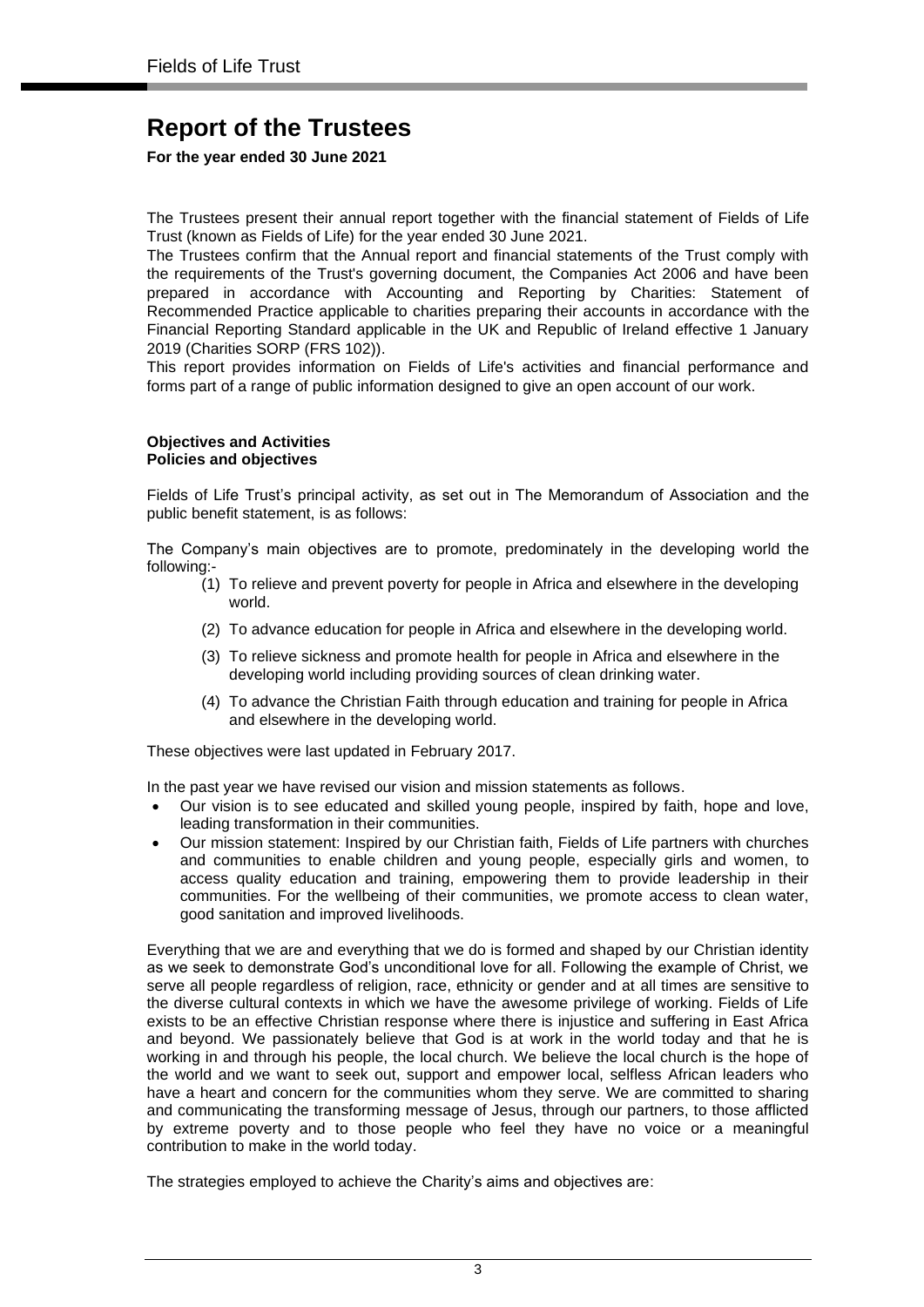**For the year ended 30 June 2021**

- To empower, support and build the capacity of our partners to deliver child focused, quality education in East Africa;
- To see children and young people in East Africa nurtured holistically to realise their potential and have the opportunity to develop physically, mentally, spiritually, morally and socially;
- To provide communities where there is no or very limited access, with sustainable, clean water sources;
- To create opportunities specifically for marginalised young people in East Africa through the stimulation of local enterprise, economy and a focus on the development of skills based and vocational education.

#### **Achievements and performance – Raising of support**

We were pleased how support levels held up in the difficult fundraising environment in the context of Covid-19 pandemic. Overall income was 13% down on the previous year, due mainly to much fewer fundraising events being organised, and teams not travelling and raising funds for specific projects. Additionally the 2 charity shops were closed for a number months as a result of lockdown.

#### **Achievements and performance – Review of activities**

The details below provide a summary of the work achieved in East Africa during the year due to the support from Fields of Life Trust and other related parties. The whole year was challenging, with Covid restrictions of varying degree in Uganda and Rwanda meaning schools were shut for much of the year and travel was difficult. Despite this, the trustees are pleased with the outcomes and impact of our work.

#### *Child Sponsorship*

During the year schools in Uganda were closed completely for the very young children under P4 and open for only a reduced time for other children. A total of 1628 children were supported with fees and other scholastic materials in over 90 primary and secondary schools in Uganda and Rwanda. 198 of these children were also supported to sit their O-level and A-level exams. An additional 425 tertiary level students were supported with fees and learning materials.

While the schools have been closed, Fields of Life supported schools to enable them to reopen in a Covid-safe manner. We also amended the sponsorship programme to support home-based learning and address other issues caused by the lockdown – see Covid section below for details.

#### *Quality Education*

The quality education program concentrates on improving the quality of education in the schools supported by Fields of Life through continuous professional support to the schools, the children, and communities around the schools. Prior to the pandemic, over 40,000 children were attending Fields of Life supported schools in East Africa. A quality education framework consisting of nine 'pillars' (Christian ethos; learning, teaching, & assessment; good governance & accountability; professional development & technology; wellbeing & youth empowerment; early childhood development; community engagement & health; infrastructure & resources; school autonomy and sustainability) guides the support which is given.

This year was difficult due to school closures, but we maintained a focus on child protection and the importance of school governance. We held different sessions in 2 schools where parents, teachers and local leaders discussed and were made aware of issues of school retention, the mandate of school management committee and the parents-teacher association, and also on child protection. We also facilitated 4 radio talk shows to create public awareness on child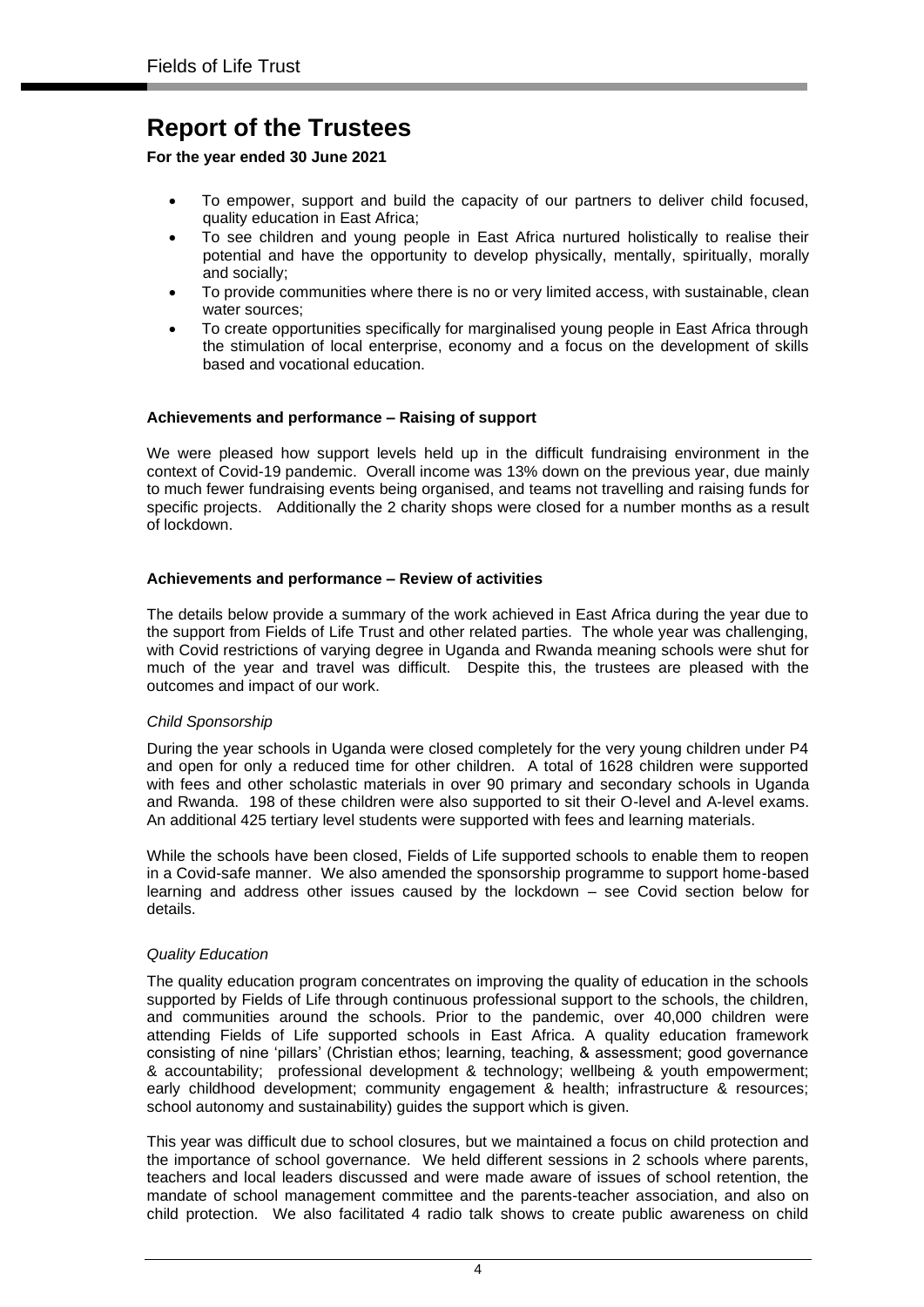#### **For the year ended 30 June 2021**

protection and gender based violence. Additionally we supported 10 primary schools with science kits in a bid to improve the teaching and learning outcomes of science subjects.

We supported the training of a number of teachers at different church schools on use of selected Christian materials and incorporating Christian values in teaching, assessment and evaluation. We supported development of a sports curriculum incorporating key aspects of Christian discipleship for different year groups, and as part of implementing it, distributed 2,154 Bibles and 200 copies of Biblica's Reach for Life book to selected partner schools.

#### *School Programmes*

90 teachers and learners from 23 partner schools attended training to acquire skills in organic sustainable farming and agribusiness, and one school was supported in purchasing land. We supported 15 partner schools with seeds to grow their own food in a bid to boost the school feeding programme. We also supported a further 4 partner schools to start piggery projects and one school to start poultry farming, in a bid to generate additional income.

Many partner schools in Uganda continue to benefit from health and education programmes, a key part of which was Menstrual Hygiene Management (MHM) promotion. Work continued under the Irish Aid funded "I Am Girl" project where we supported 40 schools to establish children's clubs to promote issues related to child protection, WASH and other child related interests. We maintained a focus on supporting children's wellbeing, encouraging pupils to speak to fellow pupils to promote healthily hygienic behaviour and well-being. These schools were also supported with girl safety handbooks, magazines and posters to promote such messages. As part of this, 280 people were trained on how to make re-usable menstrual pads and proper menstrual hygiene management for adolescent girls, and 15,000 copies of a magazine with stories and experiences to encourage adolescents, were produced and distributed.

#### *Improvement in School Infrastructure*

Despite schools being closed due to Covid related lockdowns, we were able to continue construction work which included 2 ECD (Early Childhood Development) Centres in Rwanda, plus associated office, kitchen and toilet blocks and kitchen blocks in 4 separate schools in Uganda.

As part of our support to water, sanitation and hygiene initiatives, latrine blocks were constructed at 3 schools in Rwanda and 2 schools in Uganda, and a rainwater harvesting system was installed at one other primary school. Under the Irish Aid funded project, an additional 9 schools were supported with VIP latrines, Hand Washing Facilities & Rainwater Harvesting Systems and construction of similar facilities commenced at a further 19 schools. Leaders from all these schools were also trained in operation and maintenance of the WASH facilities.

In South Sudan Fields of Life has partnered with African Revival to complete the construction of a new Primary School at Araka, Maridi.

Construction of the new Vocational Training Institute in Gulu, Northern Uganda continued throughout the year. Progress was severely hampered by Covid lockdown delays but construction is now complete. Teaching equipment for hotel and catering, cosmetology and beautification, tools for building and construction, fashion and design, as well as different ICT equipment was provided. Unfortunately the opening of the college was delayed due to Covid restrictions, but we were delighted to see it open to students in January 2022.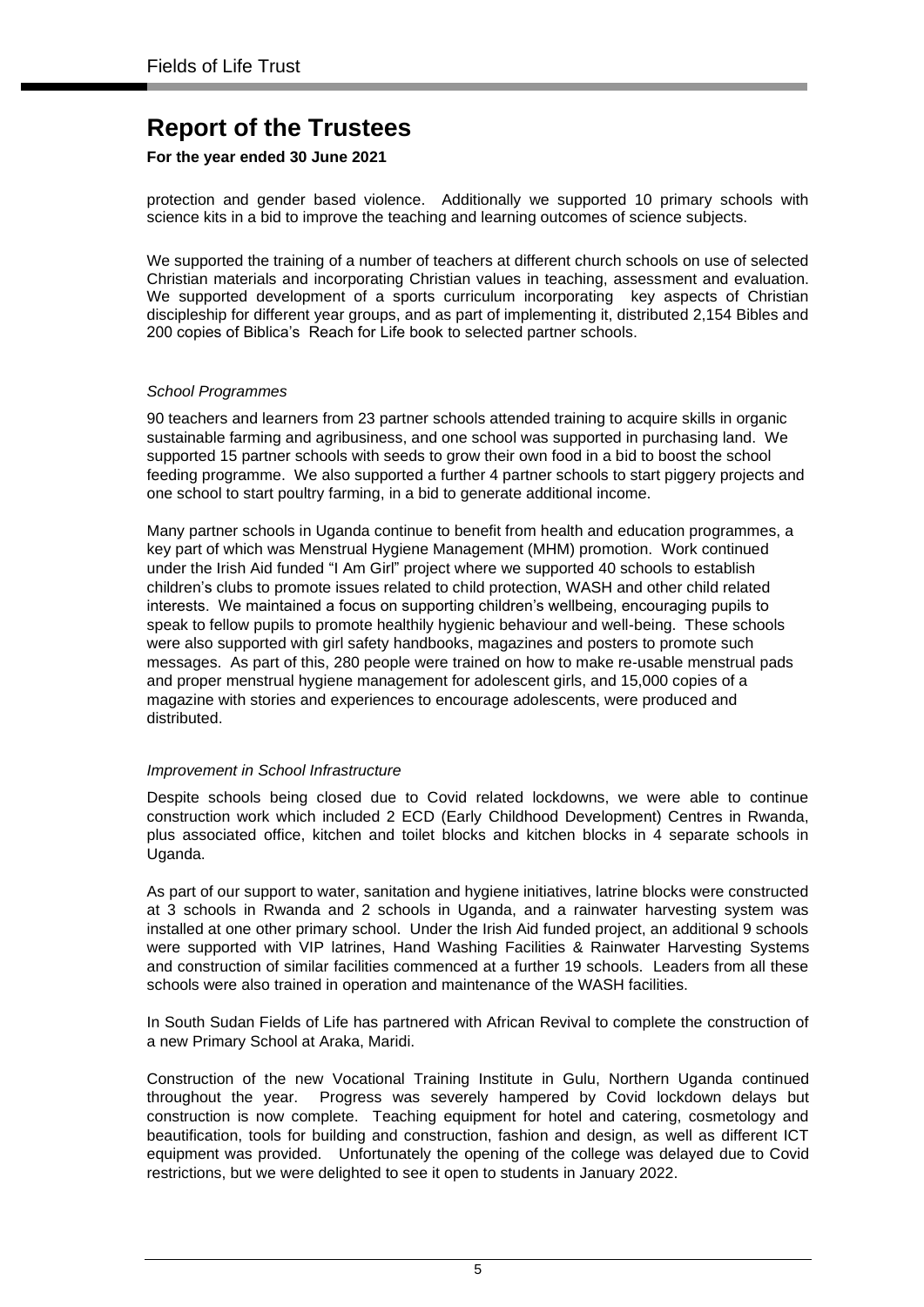#### **For the year ended 30 June 2021**

#### *Community interventions – including WASH (Water, Sanitation and Hygiene)*

The Fields of Life well-drilling rigs continued to operate, focusing on 2 districts where 30 deep wells were drilled and installed, serving an estimated population of 36,297 people. Water user committees in all 30 communities were trained in operation and maintenance, in order to strengthen the community based management and support systems of water sources.

Fields of Life continues to promote Village Savings and Loans Associations (VSLA) and formed and supported 19 Village Savings and Loans Associations and 65 trained Community Based Trainers. Additionally, the "I Am Girl" project works with a number of different community groups, and we gave refresher training to 280 men from 40 different groups who work to advocate for child rights, especially girls, and raise awareness about gender-based violence in their communities.

#### *Covid-19 Emergency Response*

Fields of Life ran appeals to raise additional funds to help address issues arising from the Covid-19 pandemic and associated lockdowns in Uganda and Rwanda. The emergency response work included supporting 140 vulnerable households (approximately 700 people) in Uganda with food rations. To support education, 23,434 primary & secondary pupils were provided with home-study materials and we facilitated 191 teachers to help learners use these materials more effectively. 1400 sponsored children were given a solar lamp to aid them to study at home at night, and we organised 13 talk shows on local FM Radio Stations to adequately prepare parents and caregivers on how best to support their children with self-study materials while at home. Additionally, we assisted our partner schools to pay the salary of 468 teachers thus ensuring they were available to work when schools reopened. To help with the economic hardship caused by lockdowns, we supported families of sponsored children with 1,372 piglets and 571 local female goats and conducted a piggery training for selected beneficiaries.

During the most severe lockdown, Fields of Life once again set up a call centre in the Kampala office to be able to call different local partners. This allowed staff to better understand the Covid-19 lockdown situation in the local communities in Uganda and to dispense relevant guidance on preventive/sanitation measures.

#### *Teams*

We normally have a number of Short Term Mission Teams visiting different supported schools across Uganda each summer. Many of these maintain links with the school and have provided funding for some of the projects mentioned above. Unfortunately, due to the Covid pandemic, no Short Term Mission Teams were able to travel in 2020 or 2021.

#### **Staff and Trustee Changes**

Raymond Mulligan stepped down from the Board at end June 2021, having served his maximum allowed 9 year term.

Richard Spratt (CEO) left Fields of Life at the end of August 2020.

Geoff Andrews joined as new CEO at start of November 2020. After a number of months in the role, the trustees and Geoff mutually agreed for Geoff to step down at the end of August 2021. Tony Gaston, Director of Fundraising and Development, was appointed CEO in September 2021.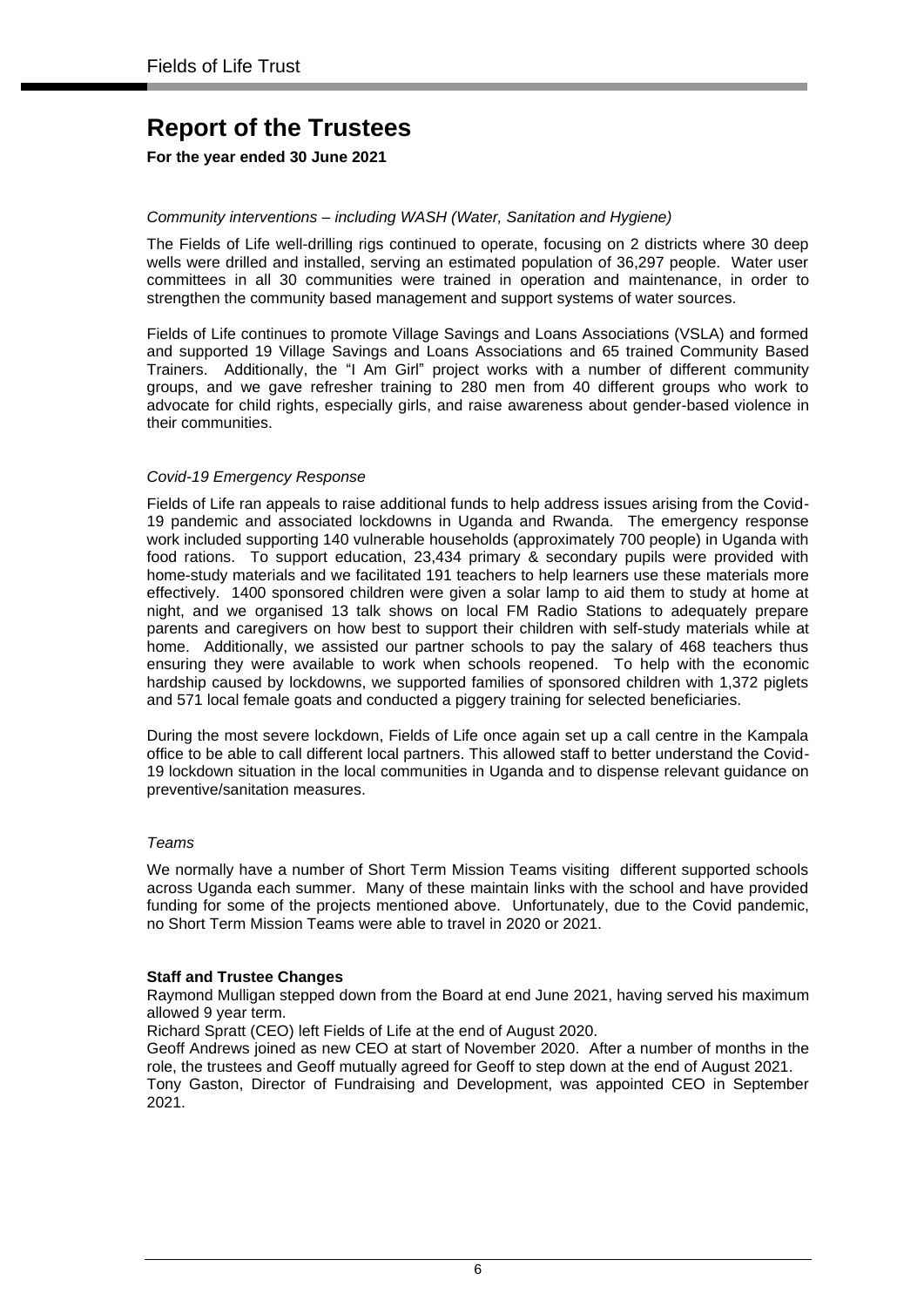**For the year ended 30 June 2021**

#### **Financial review**

#### Income and expenditure

Income for the year was £2,100,901 compared to the 12 Months previous at £2,426,376. Total expenditure increased to £2,680,093 (previous 12 Months £1,824,792) and gross expenditure on Charitable Activities increased to £2,301,845 (previous 12 Months: £1,480,089). The amount of money spent on charitable activities represented 86% (previous 12 Months: 81%) of total expenditure.

The largest single donor was again Irish Aid (part of the Department for Foreign Affairs– DFA), who has supported Fields of Life for a number of years.

We availed of the UK government job retention furlough scheme for much of the year, placing some staff on flexible furlough during quieter times.

All restricted funds held by Fields of Life Trust are dispersed to projects in East Africa and where the funding is collected over more than one accounting year, it is common for the initial year to have a surplus and the subsequent year to show a deficit. The net position for each specific fund across multiple accounting periods will be zero.

Detailed day to day management of the Charity endeavours to keep the costs as low as possible without compromising the output and quality of the activities.

#### **Reserves**

There are two categories of reserves: restricted and unrestricted funds.

*Restricted funds* are funds subject to specific conditions imposed by donors. At the end of the year the total restricted funds were £1,200,132 (previous 12 Months: £1,816,045).

*Unrestricted funds* at year end were £202,492 (previous 12 Months: £165,771).

The Board of Trustees reviews the level of reserves on a quarterly basis. The policy is for three to twelve months of operational costs to be held in total across funds restricted for operational cost and unrestricted funds, and this was achieved throughout the year.

#### **Going Concern**

The Directors believe there are no material uncertainties that cast significant doubt about the company's ability to continue as a going concern and the financial statements have been prepared on this basis.

#### **Trustees**

The Trustees who served during the year and since the year end are listed on page 1.

#### **Structure, Governance and Management**

#### Governing Document

Fields of Life Trust is a charitable company limited by guarantee governed by its Memorandum and Articles of Association, which were updated with some small amendments on  $4<sup>th</sup>$  March 2021.

#### Organisational structure and decision making

The company is governed by a Board of Directors. The Board usually meets quarterly, but from March to November 2020 monthly meetings were held. This ensured appropriate governance and oversight during the departure of the outgoing CEO, recruitment and settling in of his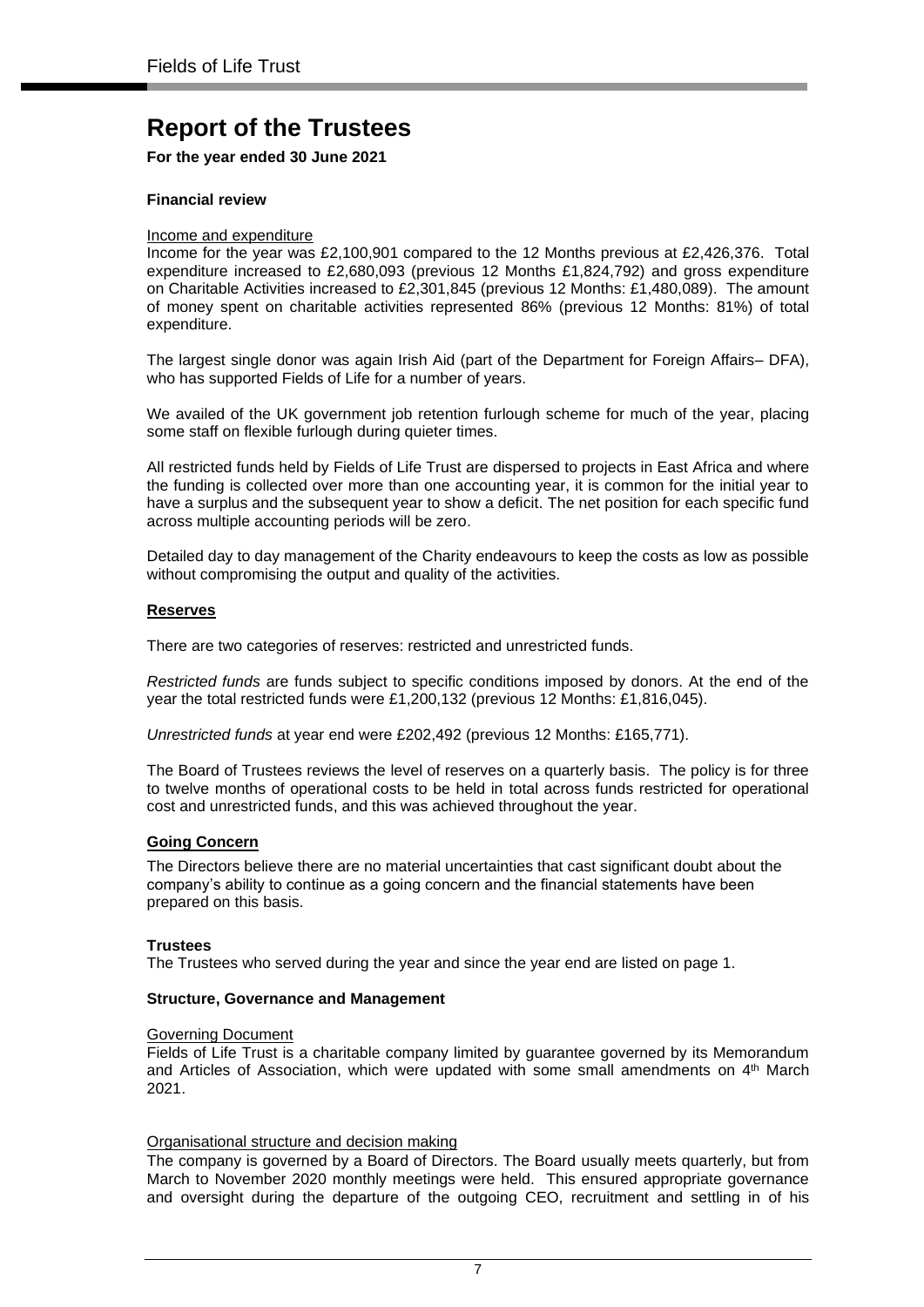#### **For the year ended 30 June 2021**

successor and also allowed greater oversight and understanding of the implications of the Covid pandemic on the organisation.

Board members who are non-executive, represent a diverse range of relevant experience including finance, business, legal, education, and religion. All directors give of their time freely and no director received remuneration during the year.

#### Appointment of Trustees

Fields of Life Trust continues to review and expand its Board membership to ensure the necessary professional expertise, requisite skillsets and gender balance is in place. Any prospective candidates sit on the Board on an ex-officio basis or a sub-committee for a period of time. If appointment is subsequently recommended by the existing Trustees, the candidates will be formally invited to join the Board and inducted accordingly.

#### Trustee induction and training

Through membership of the Board, Trustees have oversight and develop their knowledge of all of Fields of Life Trust's key activities. Trustees also try and meet regularly with Fields of Life staff members, although this has been difficult through Covid related lockdown. Trustees receive appropriate regulatory and governance advice and training.

The Board delegates the day to day management of the company to the Chief Executive Officer who is supported by a senior leadership team comprising senior staff.

#### Organisational development

The organisation has continued to use the cloud-based donor care system, Chariteer, and the Xero finance software. A decision was taken to replace Chariteer with Salesforce CRM, and work has been ongoing to transfer data to Salesforce and to train staff in its use. Salesforce has now become our main donor care system. Fields of Life continues to use Microsoft 365 and associated apps as its main productivity software. Regular (often virtual) meetings with staff in other Fields of Life offices ensure Fields of Life NI staff are connected to the wider Fields of Life work.

#### Pay policy for staff

The Board of directors, who are the Charity's Trustees, have overall oversight of the activities of the Charity. The Board have delegated responsibility to a Finance and Personnel subcommittee for considering, and where relevant, approving any pay increases for all staff. Staff salaries are compared with the NICVA (Northern Ireland Community and Voluntary Association) NJC payscales thus ensuring they are sectorally benchmarked and relevant to this jurisdiction.

#### Risk Management

The Board of directors along with the CEO have overall responsibility for Fields of Life Trust risk management procedures. A formal process is in place which includes the development and annual review of a comprehensive risk register identifying and putting appropriate control measures in place for the management of key organisational risks.

The risks are assessed on the likelihood of occurrence and the subsequent potential impact on the organisation should they occur. The risk register is subject to annual review by the Board and more frequently, if required. It was formally reviewed in May 2021 and key risks identified (with mitigation measures in place) include:

- Accident to FOL staff or volunteer while in East Africa.
- Child protection/safeguarding issues in Fields of Life supported projects in East Africa.
- Loss of key personnel.
- Inability to take advantage of a key funding opportunity.
- A significant fall in income due to the impact of the COVID-19 pandemic.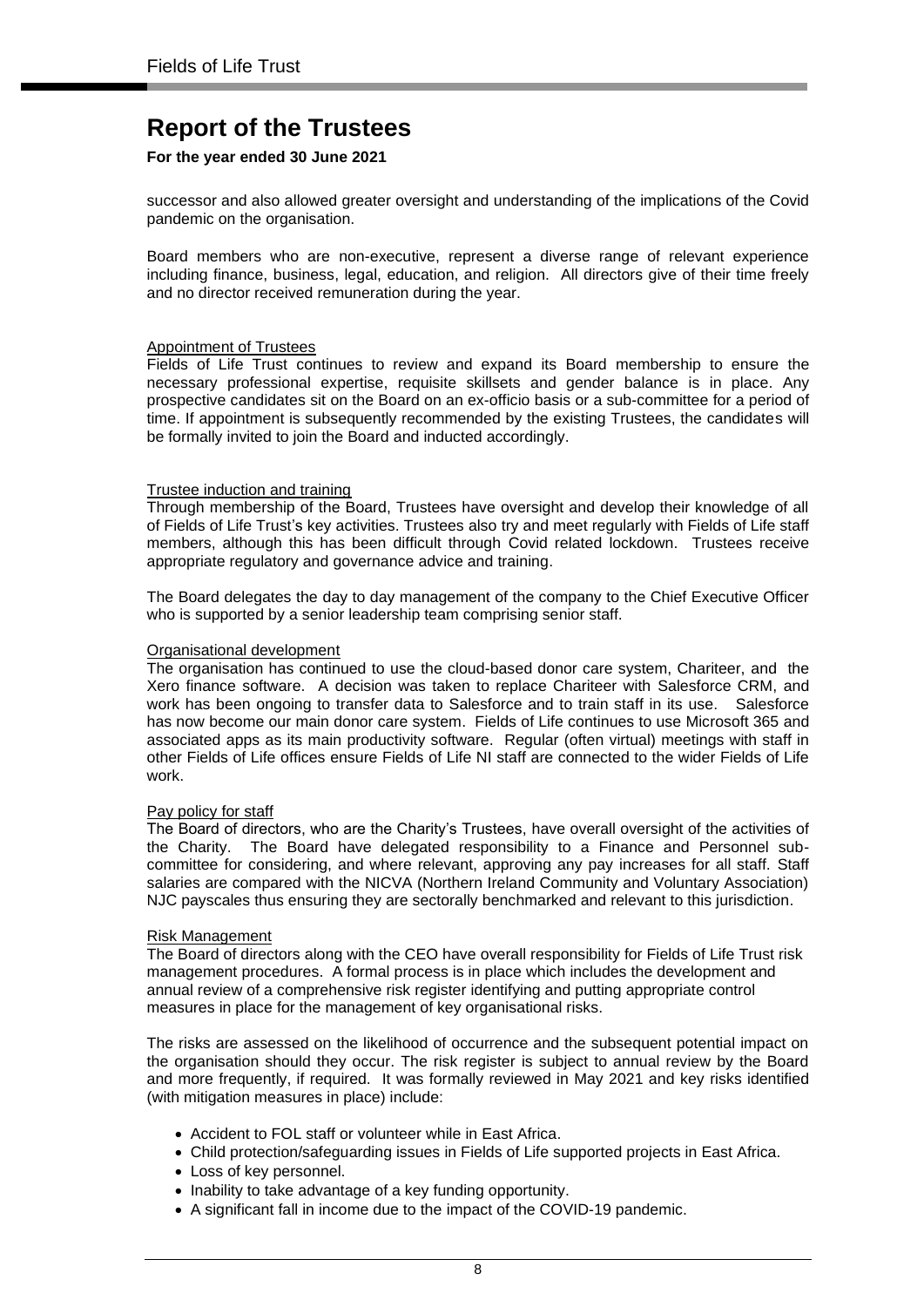#### **For the year ended 30 June 2021**

Other key controls used by the Charity include:

- Formal agendas for regular Board meetings with minutes recorded and action points noted;
- Strategic planning (FOL movement wide) every 3-5 years from which operational work plans are developed;
- Robust financial management include budgeting and presentation of management accounts to Board meetings, scrutinised against agreed budgets;
- Clearly defined organisational structure and lines of reporting;
- Requisite policies and procedures in place which are reviewed regularly;
- Strong, credible professional legal and accounting advice is in place;
- Only funds raised are delivered to East African projects and with reserves policy in place there is minimal risk of funds running into deficit;
- Reserves Policy in place.

#### **Related party Relationships**

Fields of Life is closely associated with Fields of Life Trust Limited (Republic of Ireland), Fields of Life East Africa (Uganda), Fields of Life GB Limited (Great Britain) and Fields of Life USA.

Fields of Life Trust (Northern Ireland), known by the organisation as 'Fields of Life International', has entered into a Memorandum of Understanding with Fields of Life GB Limited, Fields of Life Trust Limited (Republic of Ireland), Fields of Life USA and h Fields of Life East Africa (Uganda). Either the Chair or a nominated Director from each of the related parties is invited to take a seat on the board of Fields of Life International thus formally incorporating the views from the various related parties and inputting into overall organisational wide vision, ethos and strategy.

The Memorandum of Understanding stipulates that the CEO employed by Fields of Life Trust (Northern Ireland) is deemed the 'International CEO' with formal delegated authority, via the agreement, from the various boards to manage all staff in the related parties.

#### **Plans for Future Periods**

A new 5 year strategic plan was worked on and drafted, which was due to start from July 2021. However, due to the change in the CEO, the trustees decided not to formally launch a new strategic plan now, but rather wait until a new CEO is in place. Some of the work done in developing the new strategy plan – such as the amended vision and mission statements stated above – are now in place, but we continue to operate in line with the existing strategic plan launched in April 2017, focusing around 4 priority areas of:

- Investing in Young People
- Promoting Health & Well Being
- Creating Opportunities
- Growing the Family

#### **Trustees' responsibilities in relation to the financial statements**

The Charity Trustees (who are also the directors of Fields of Life Trust for the purposes of company law) are responsible for preparing a Trustees' annual report and financial statements in accordance with applicable law and United Kingdom Accounting Standards (United Kingdom Generally Accepted Accounting Practice).

Company and charity law requires the Trustees to prepare financial statements for each financial period which give a true and fair view of the state of affairs of the Charity and of its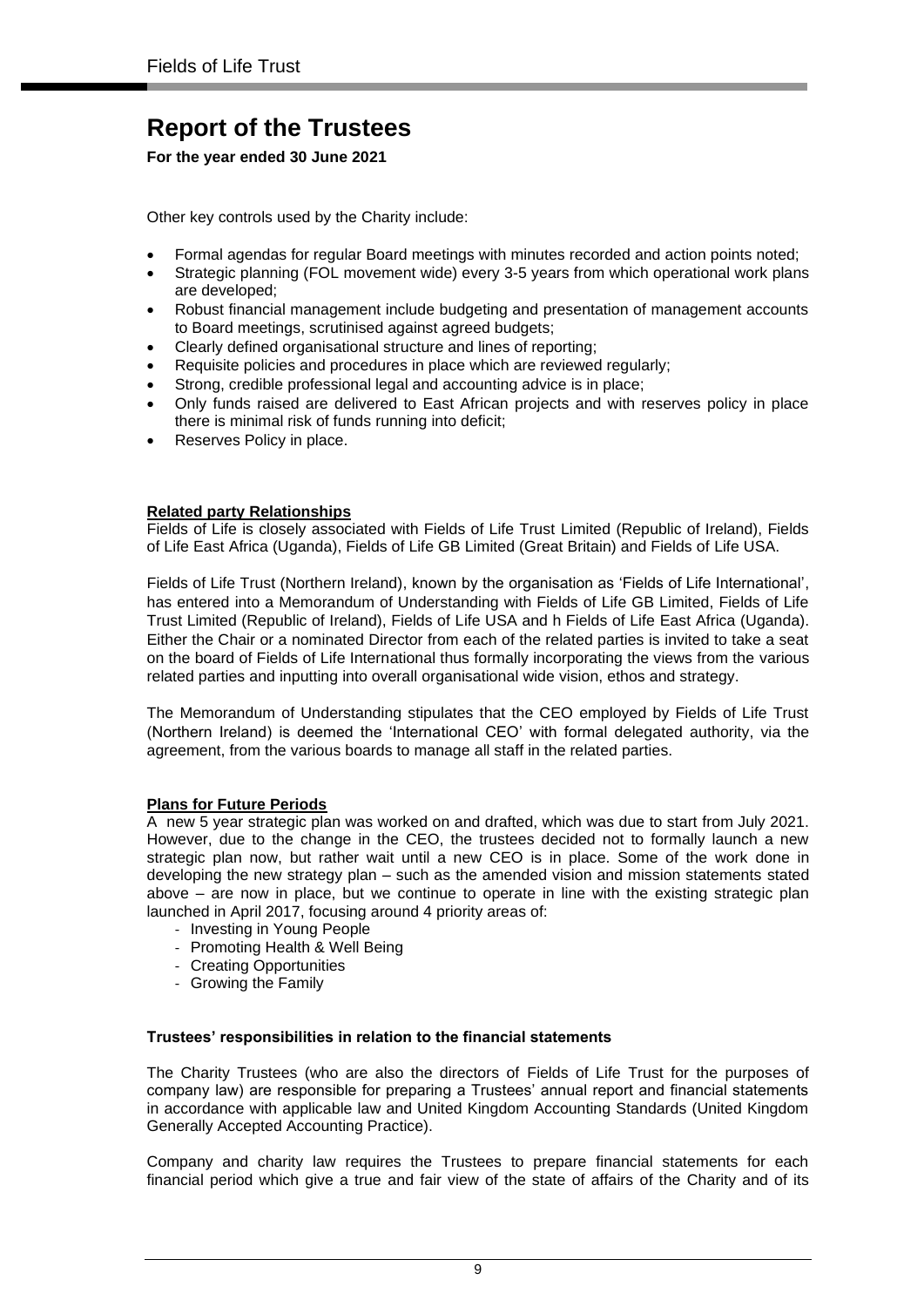For the year ended 30 June 2021

financial position at the end of that period. In preparing these financial statements, the Trustees are required to:

- (1) Select suitable accounting policies and apply them consistently;
- (2) Make judgments and estimates that are reasonable and prudent;
- (3) State whether applicable accounting standards have been followed subject to any departures disclosed and explained in the financial statements; and
- (4) Prepare the financial statements on the going concern basis unless it is inappropriate to presume that the charity will continue in operation.

The Trustees have overall responsibility for ensuring that the Charity has an appropriate system of controls, financial and otherwise. They are also responsible for keeping proper accounting records which disclose with reasonable accuracy at any time the financial position of the Charity and to enable them to ensure that the financial statements comply with the Companies Act 2006. They are also responsible for safeguarding the assets of the Charity and hence for taking reasonable steps for the prevention and detection of fraud and other irregularities.

#### Statement as to disclosure to our auditors

In so far as the Trustees are aware at the time of approving our Trustees' Annual Report:

- There is no relevant information, being information needed by the auditor in connection with preparing their report, of which the organisation's auditor is unaware, and
- The Trustees, having made enquiries of fellow directors and the organisation's auditor that they ought to have individually made, have each taken all steps that he/she is obliged to take as a director in order to make themselves aware of any relevant audit information and to establish that the auditor is aware of that information.

#### **Auditors**

PKF FPM Accountants Limited have expressed their willingness to continue in office as auditors.

#### Approval

This report was approved by the Trustees, and signed on its behalf.

Mr Dolway Johnston Secretary

Date

 $(5|3)$  2c22.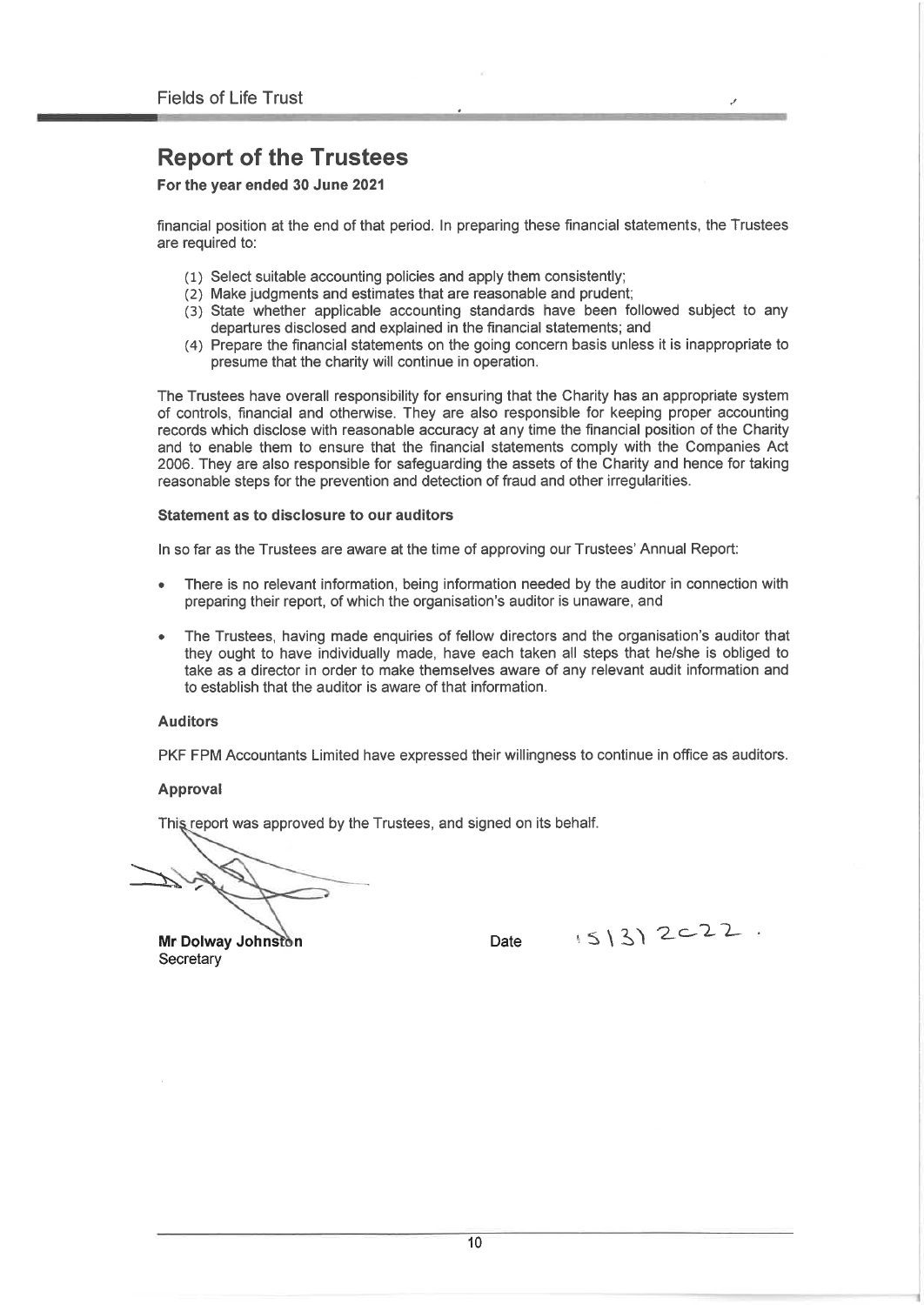#### **Fields of Life Trust Company Limited by Guarantee** INDEPENDENT AUDITOR'S REPORT TO THE MEMBERS OF FIELDS OF LIFE TRUST Year Ended 30 June 2021

#### **Opinion**

We have audited the financial statements of Fields of Life Trust for the year ended 30 June 2021 which comprises the Statement of Financial Activities, the Balance Sheet, the cash flow statement and the notes to the accounts, including a summary of significant accounting policies. The financial reporting framework that has been applied in their preparation is applicable law and United Kingdom Accounting Standards, including Financial Reporting Standard 102. The Financial Reporting Standard applicable in the UK and Republic of Ireland (United Kingdom Generally Accepted Accounting Practice).

In our opinion the accounts:

- give a true and fair view of the state of the charitable company's affairs as at year ended 30 June 2021 and of its incoming resources and application of resources, including its income and expenditure, for the year then ended;
- have been properly prepared in accordance with United Kingdom Generally Accepted Accounting Practice; and
- have been prepared in accordance with the requirements of the Companies Act 2006.

#### **Basis for opinion**

We conducted our audit in accordance with International Standards on Auditing (UK) (ISAs (UK)) and applicable law. Our responsibilities under those standards are further described in the Auditor's responsibilities for the audit of the accounts section of our report. We are independent of the charity in accordance with the ethical requirements that are relevant to our audit of the accounts in the UK, including the FRC's Ethical Standard, and we have fulfilled our other ethical responsibilities in accordance with these requirements. We believe that the audit evidence we have obtained is sufficient and appropriate to provide a basis for our opinion.

#### **Conclusions relating to going concern**

In auditing the financial statements, we have concluded that the trustees' use of the going concern basis of accounting in the preparation of the financial statements is appropriate.

Based on the work we have performed, we have not identified any material uncertainties relating to events or conditions that, individually or collectively, may cast significant doubt on the charity's ability to continue as a going concern for a period of at least twelve months from when the financial statements are authorised for issue.

Our responsibilities and the responsibilities of the trustees with respect to going concern are described in the relevant sections of this report.

#### **Other information**

The other information comprises the information included in the annual report, other than the accounts and our auditor's report thereon. The Trustees are responsible for the other information. Our opinion on the accounts does not cover the other information and, except to the extent otherwise explicitly stated in our report, we do not express any form of assurance conclusion thereon.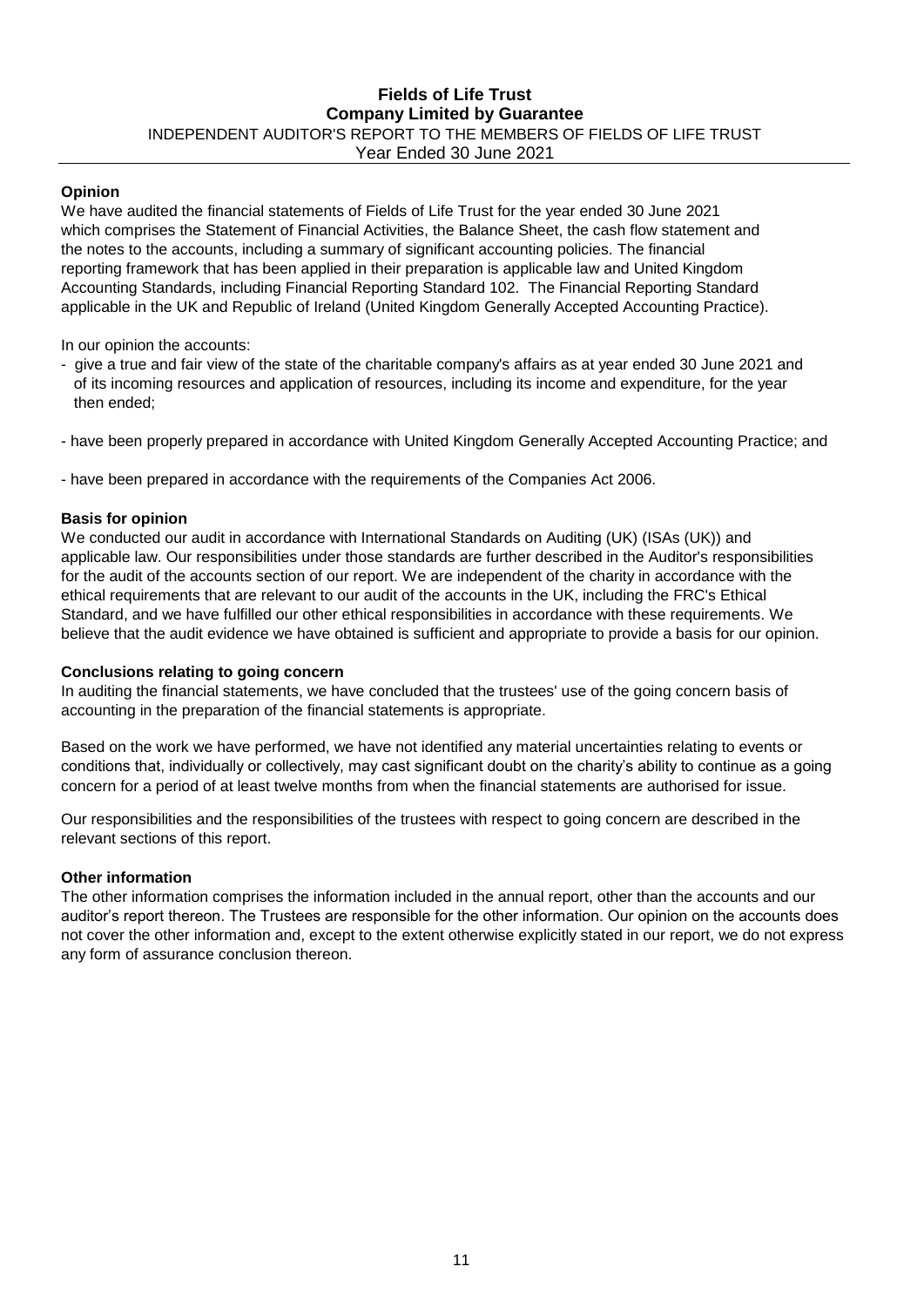#### Year Ended 30 June 2021 **Fields of Life Trust Company Limited by Guarantee** INDEPENDENT AUDITOR'S REPORT TO THE MEMBERS OF FIELDS OF LIFE TRUST

#### **Other Information (continued)**

In connection with our audit of the accounts, our responsibility is to read the other information and, in doing so, consider whether the other information is materially inconsistent with the accounts or our knowledge obtained in the audit or otherwise appears to be materially misstated. If we identify such material inconsistencies or apparent material misstatements, we are required to determine whether there is a material misstatement in the accounts or a material misstatement of the other information. If, based on the work we have performed, we conclude that there is a material misstatement of this other information, we are required to report that fact. We have nothing to report in this regard.

#### **Opinions on other matters prescribed by the Companies Act 2006**

In our opinion, based on the work undertaken in the course of our audit:

- the information given in the Trustees Report for the financial year for which the accounts are prepared is consistent with the accounts; and
- the Trustees Report has been prepared in accordance with applicable legal requirements.

#### **Matters on which we are required to report by exception**

In the light of the knowledge and understanding of the Trustees and its environment obtained in the course of the audit, we have not identified material misstatements in the Trustees Report.

We have nothing to report in respect of the following matters in relation to which the Companies Act 2006 requires us to report to you if, in our opinion:

- adequate accounting records have not been kept, or returns adequate for our audit have not been received from branches not visited by us; or
- the accounts are not in agreement with the accounting records and returns; or
- certain disclosures of trustees' remuneration specified by law are not made; or
- we have not received all the information and explanations we require for our audit.

#### **Responsibilities of Trustees**

As explained more fully in the Statement of Trustees Responsibilities, the Trustees are responsible for the preparation of the accounts and for being satisfied that they give a true and fair view, and for such internal control as the directors determine is necessary to enable the preparation of accounts that are free from material misstatement, whether due to fraud or error.

In preparing the accounts, the Trustees are responsible for assessing the charity's ability to continue as a going concern, disclosing, as applicable, matters related to going concern and using the going concern basis accounting unless the Trustees either intend to liquidate the company or to cease operations, or have no realistic alternative but to do so.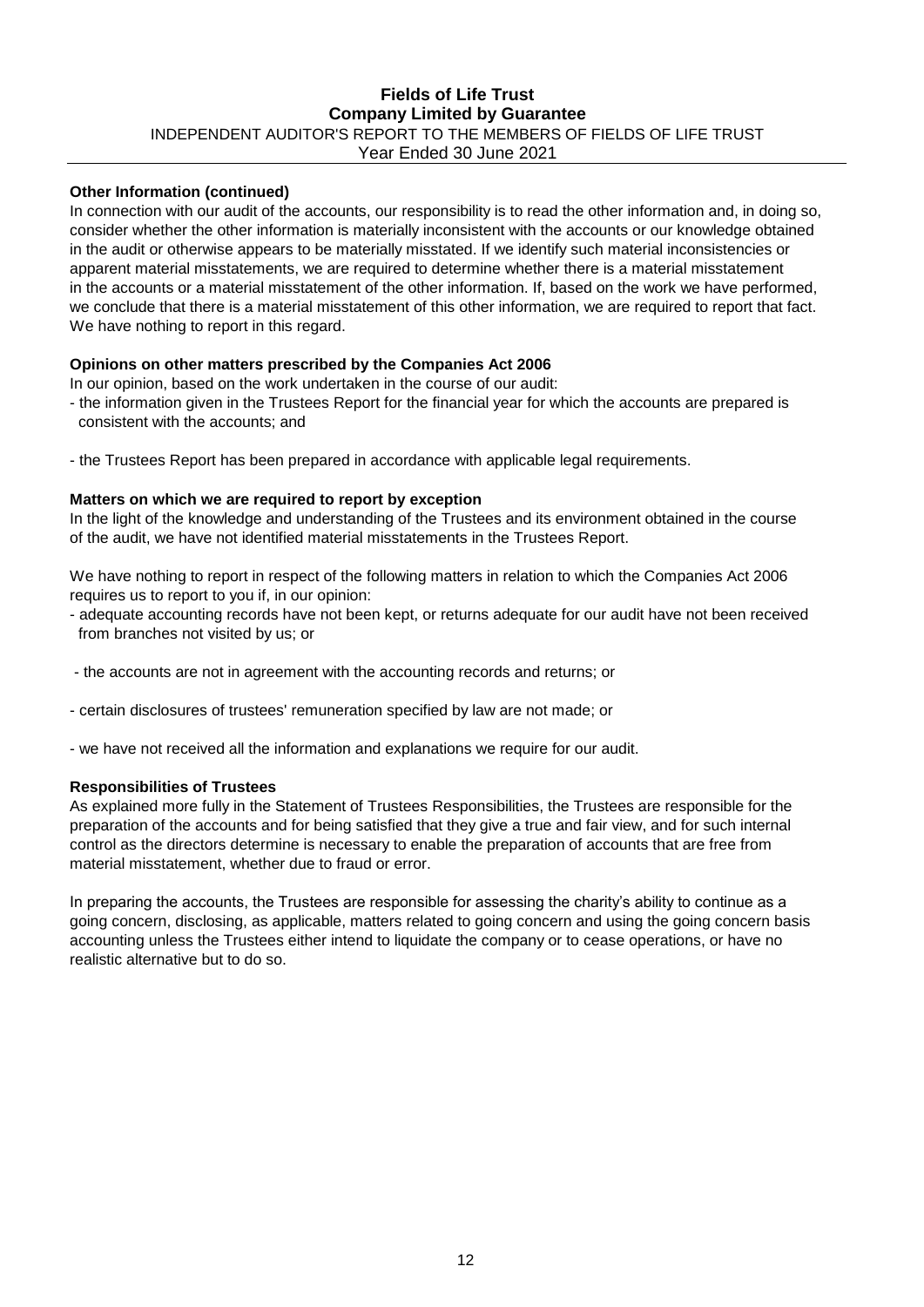#### Fields of Life Trust Company Limited by Guarantee INDEPENDENT AUDITOR'S REPORT TO THE MEMBERS OF FIELDS OF LIFE TRUST Year Ended 30 June 2021

#### Auditor's responsibilities for the audit of the financial statements

Our objectives are to obtain reasonable assurance about whether the accounts as a whole are free from material misstatement, whether due to fraud or error, and to issue an auditor's report that includes our opinion. Reasonable assurance is a high level of assurance, but is not a guarantee that an audit conducted in accordance with ISAs (UK) will always detect a material misstatement when it exists. Misstatements can arise from fraud or error and are considered material if, individually or in the aggregate, they could reasonably be expected to influence the economic decisions of users taken on the basis of these accounts.

A further description of our responsibilities for the audit of the accounts is located on the Financial Reporting Council's website at: http://www.frc.org.uk/auditorsresponsibilities. This description forms part of our auditor's report.

This report is made solely to the charitable company's members, as a body, in accordance with Chapter 3 of Part 16 of the Companies Act 2006 and regulations made under that Act. Our audit work has been undertaken so that we might state to the charitable company's members those matters we are required to state to them in an auditors' report and for no other purpose.

To the fullest extent permitted by law, we do not accept or assume responsibility to anyone other than the charitable company and its members as a body, for our audit work, for this report, or for the opinions we have formed.

Jugant

JL Grant (Senior Statutory Auditor) Date 21/3/2672 for and on behalf of PKF-FPM ACCOUNTANTS LTD Chartered Accountants & Statutory Auditor Unit 1, Building 10 Central Park Mallusk Co Antrim BT36 4FS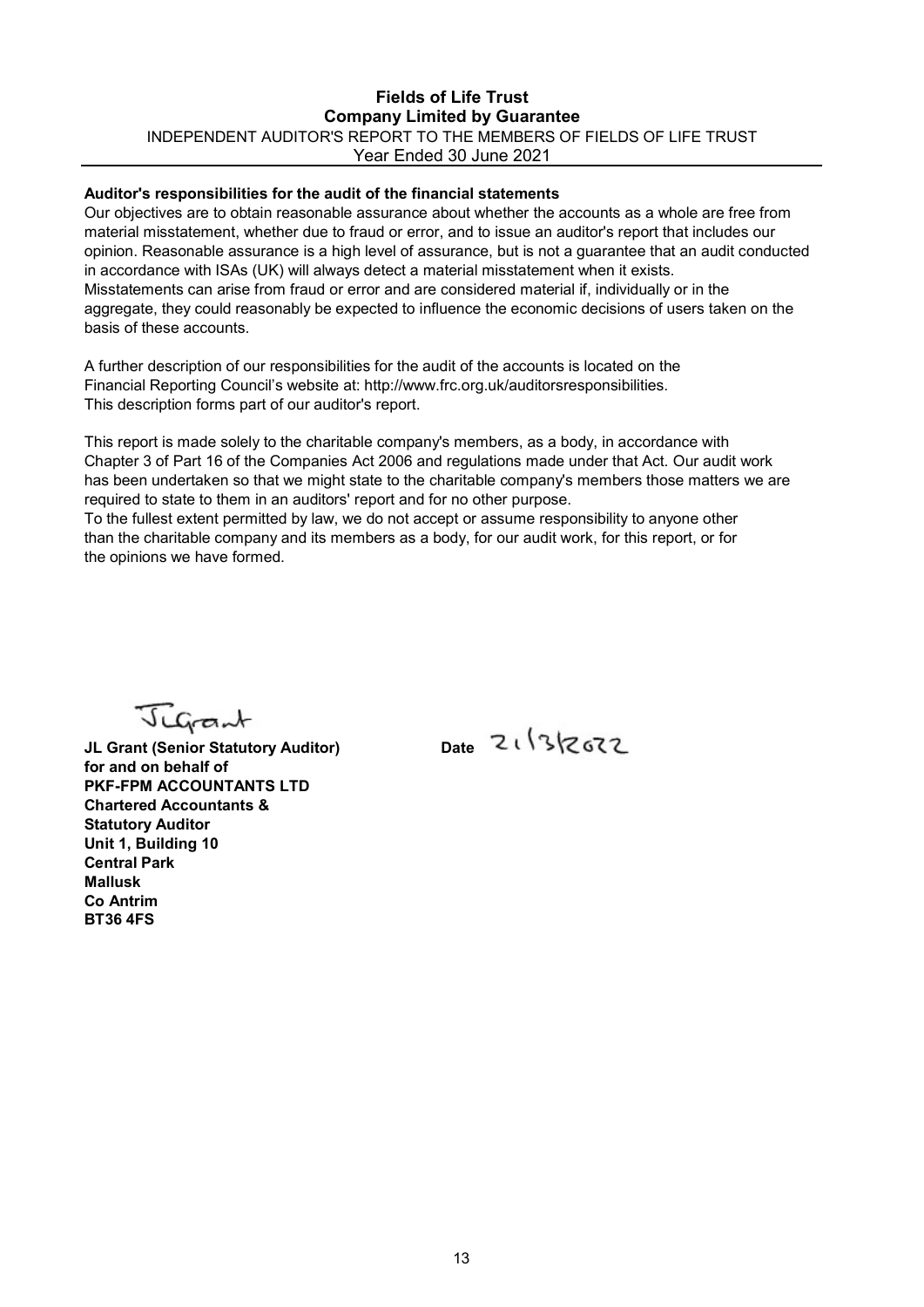# **Fields of Life Trust Company Limited by Guarantee Statement of Financial Activities (incorporating an income and expenditure account) Draft Year Ended 30 June 2021**

|                                                                |                         |                     |                              | <b>Total Funds</b>     | <b>Total Funds</b> |
|----------------------------------------------------------------|-------------------------|---------------------|------------------------------|------------------------|--------------------|
|                                                                |                         | <b>Unrestricted</b> | <b>Restricted</b>            | 2021                   | 2020               |
|                                                                | <b>Notes</b>            | £                   | £                            | £                      | £                  |
| Income and endowments from:                                    |                         |                     |                              |                        |                    |
| Donations and legacies                                         | $\mathbf 2$             | 476,269             | 1,570,732                    | 2,047,001              | 2,345,673          |
| Other trading activities                                       | 3                       | 52,604              |                              | 52,604                 | 73,634             |
| Investments                                                    | $\overline{\mathbf{4}}$ | 1,296               |                              | 1,296                  | 7,069              |
| <b>Total Income and endowments</b>                             |                         | 530,169             | 1,570,732                    | 2,100,901              | 2,426,376          |
| <b>Expenditure on:</b>                                         |                         |                     |                              |                        |                    |
| <b>Charitable Activities</b>                                   | 5                       |                     | $(274, 263)$ $(2, 027, 582)$ | (2,301,845)            | (1,480,089)        |
| <b>Raising Funds</b>                                           | 6                       | (373, 109)          |                              | (373, 109)             | (339, 674)         |
| <b>Other Resources Expended</b>                                |                         | (5, 139)            |                              | (5, 139)               | (5,029)            |
| <b>Total Expenditure</b>                                       |                         |                     | $(652, 511)$ $(2, 027, 582)$ | (2,680,093)            | (1,824,792)        |
| Net income / (expenditure) for the                             |                         |                     |                              |                        |                    |
| year before transfers                                          |                         | (122,342)           | (456, 850)                   | (579,192)              | 601,584            |
| Transfers between funds                                        |                         | 159,063             | (159,063)                    |                        |                    |
| Net movement in funds                                          |                         | 36,721              | (615, 913)                   | (579, 192)             | 601,584            |
| <b>Reconciliation of funds:</b><br>Total funds brought forward |                         | 165,771             | 1,816,045                    | 1,981,816              | 1,380,232          |
| <b>Total Funds Carried Forward</b>                             |                         | 202,492             | 1,200,132                    | $\overline{1,}402,624$ | 1,981,816          |

All income derives from continuing activities, therefore no statement of recognised gains or losses is given.

The notes on pages 17 to 25 form part of these financial statements.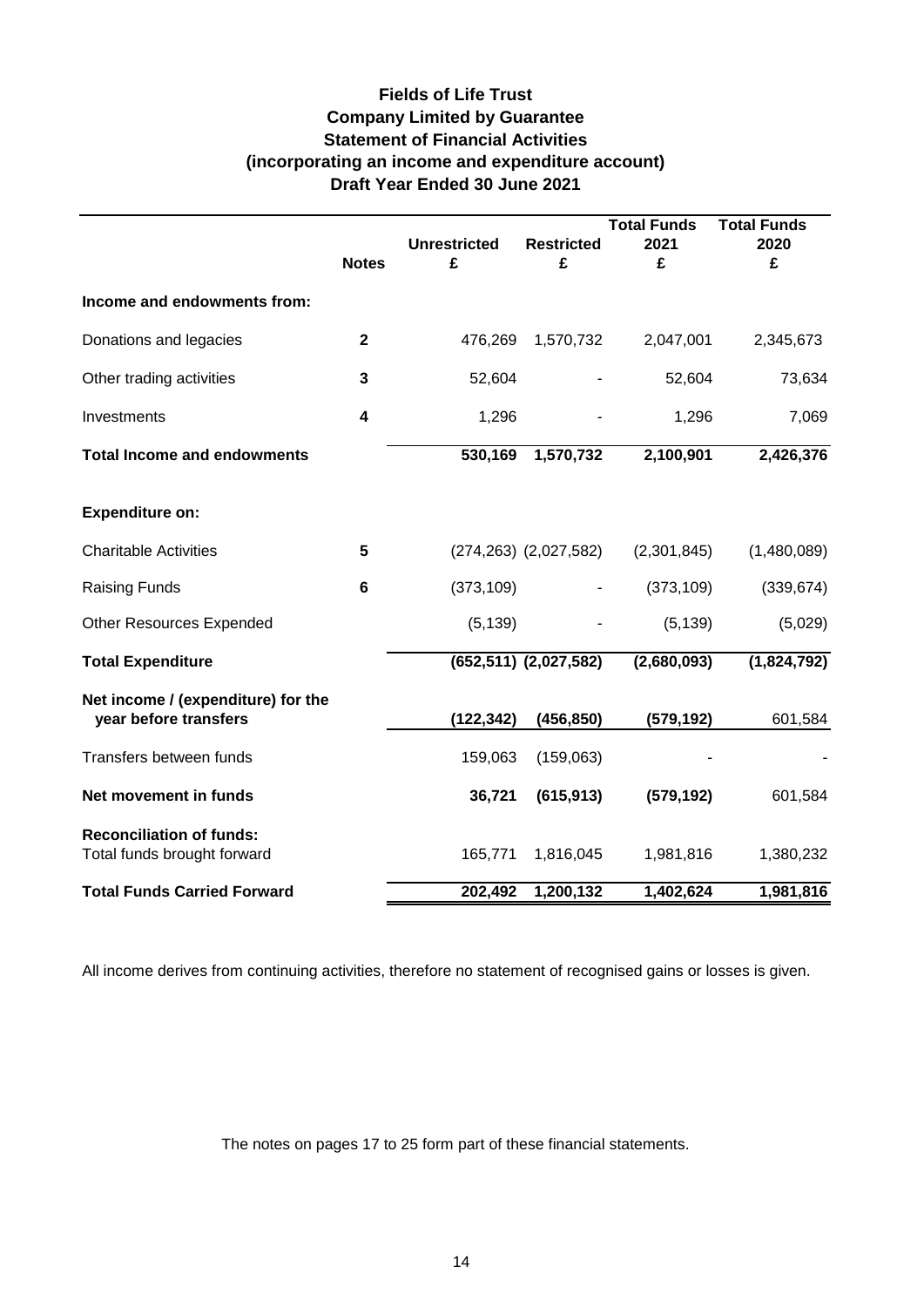### Fields of Life Trust Balance Sheet Draft Year Ended 30 June 2021 Company Limited by Guarantee

| <b>Fields of Life Trust</b><br><b>Company Limited by Guarantee</b><br><b>Balance Sheet</b><br>Draft Year Ended 30 June 2021 |             |                                   |                                  |
|-----------------------------------------------------------------------------------------------------------------------------|-------------|-----------------------------------|----------------------------------|
|                                                                                                                             | <b>Note</b> | 2021<br>£                         | 2020<br>£                        |
| <b>Fixed Assets</b><br>Tangible assets                                                                                      |             |                                   |                                  |
| <b>Current Assets</b>                                                                                                       |             |                                   |                                  |
| Debtors<br>Cash at bank and in hand                                                                                         | 10          | 109,259<br>1,431,169<br>1,540,428 | 89,293<br>1,952,759<br>2,042,052 |
| Creditors: amounts falling due within one year                                                                              | 11          | (29, 804)                         | (15, 236)                        |
| <b>NET CURRENT ASSETS</b>                                                                                                   |             | 1,510,624                         | 2,026,816                        |
| Creditors: amounts falling due after more than one year                                                                     | 12          | (108,000)                         | (45,000)                         |
| <b>NET ASSETS</b>                                                                                                           |             | 1,402,624                         | 1,981,816                        |
| Represented by:                                                                                                             |             |                                   |                                  |
| <b>Unrestricted Funds</b>                                                                                                   | 13          | 202,492                           | 165,771                          |
| <b>Restricted Funds</b>                                                                                                     | 14          | 1,200,132                         | 1,816,045                        |
|                                                                                                                             |             | 1,402,624                         | 1,981,816                        |

These financial statements were approved by the members of the committee and authorised for issue on the  $\Box$   $\Box$   $\land$   $\land$   $\Box$   $\Diamond$   $\Diamond$   $\Diamond$   $\Box$   $\Diamond$  and are signed on their behalf by:

Mr Maurice Donaldson **Director** 

Company Registration Number NI30695

The notes on pages 17 to 25 form part of these financial statements.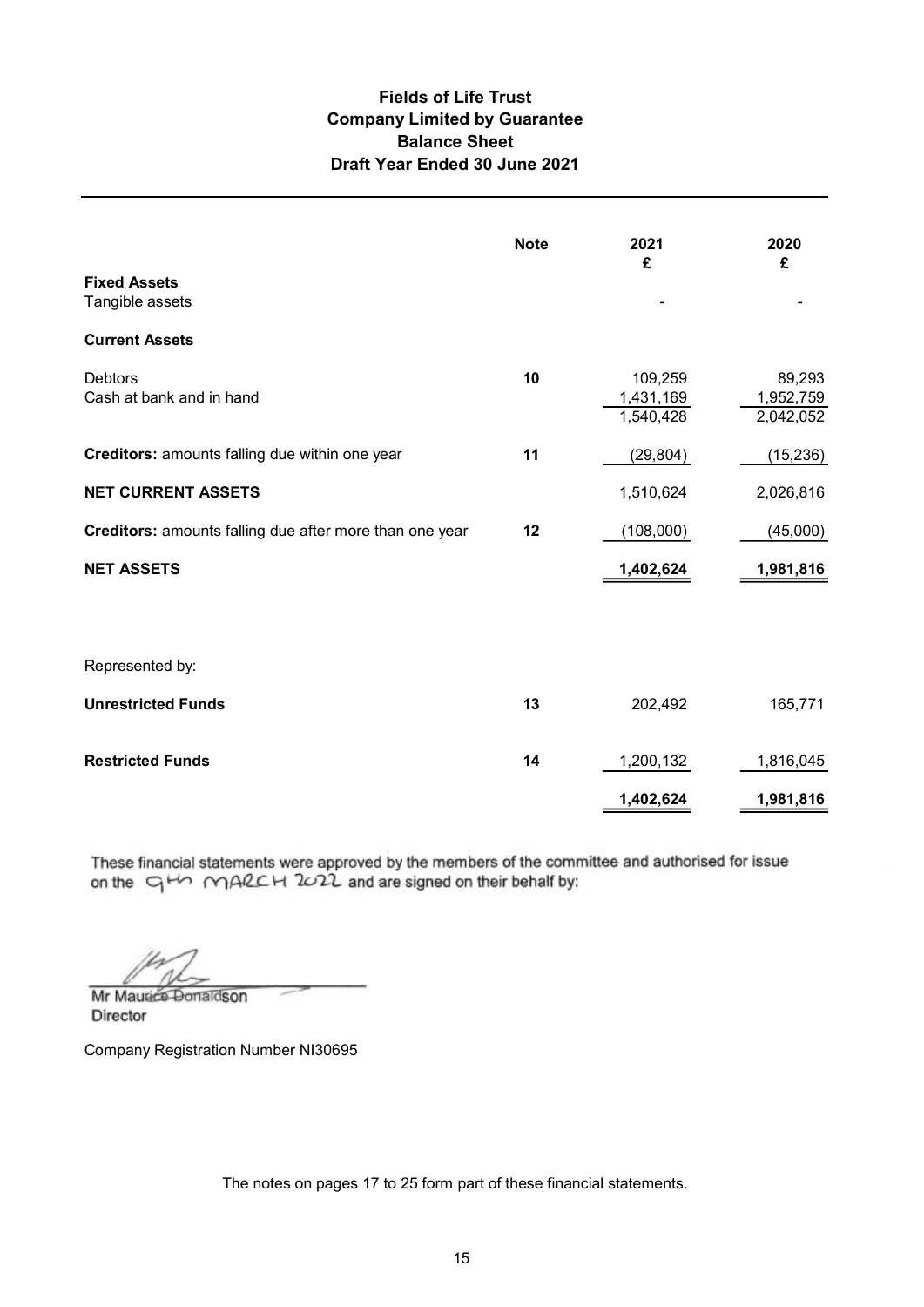## **Fields of Life Trust Company Limited by Guarantee Statement of Cashflow Draft Year Ended 30 June 2021**

|                                                                 | <b>Note</b> | 2021<br>£  | 2020<br>£ |
|-----------------------------------------------------------------|-------------|------------|-----------|
| Cash (used) received in operating activities                    | 17          | (522, 886) | 742,436   |
| Cash flows from investing activities<br><b>Bank Interest</b>    |             | 1,296      | 7,069     |
| Net cash flow from investing activities                         |             | 1,296      | 7,069     |
| Increase (decrease) in cash and cash equivalents<br>in the year |             | (521, 590) | 749,505   |
| Cash and cash equivalents at beginning of period                |             | 1,952,759  | 1,203,254 |
| Cash and cash equivalents at end of period                      |             | 1,431,169  | 1,952,759 |

The notes on pages 17 to 25 form part of these financial statements.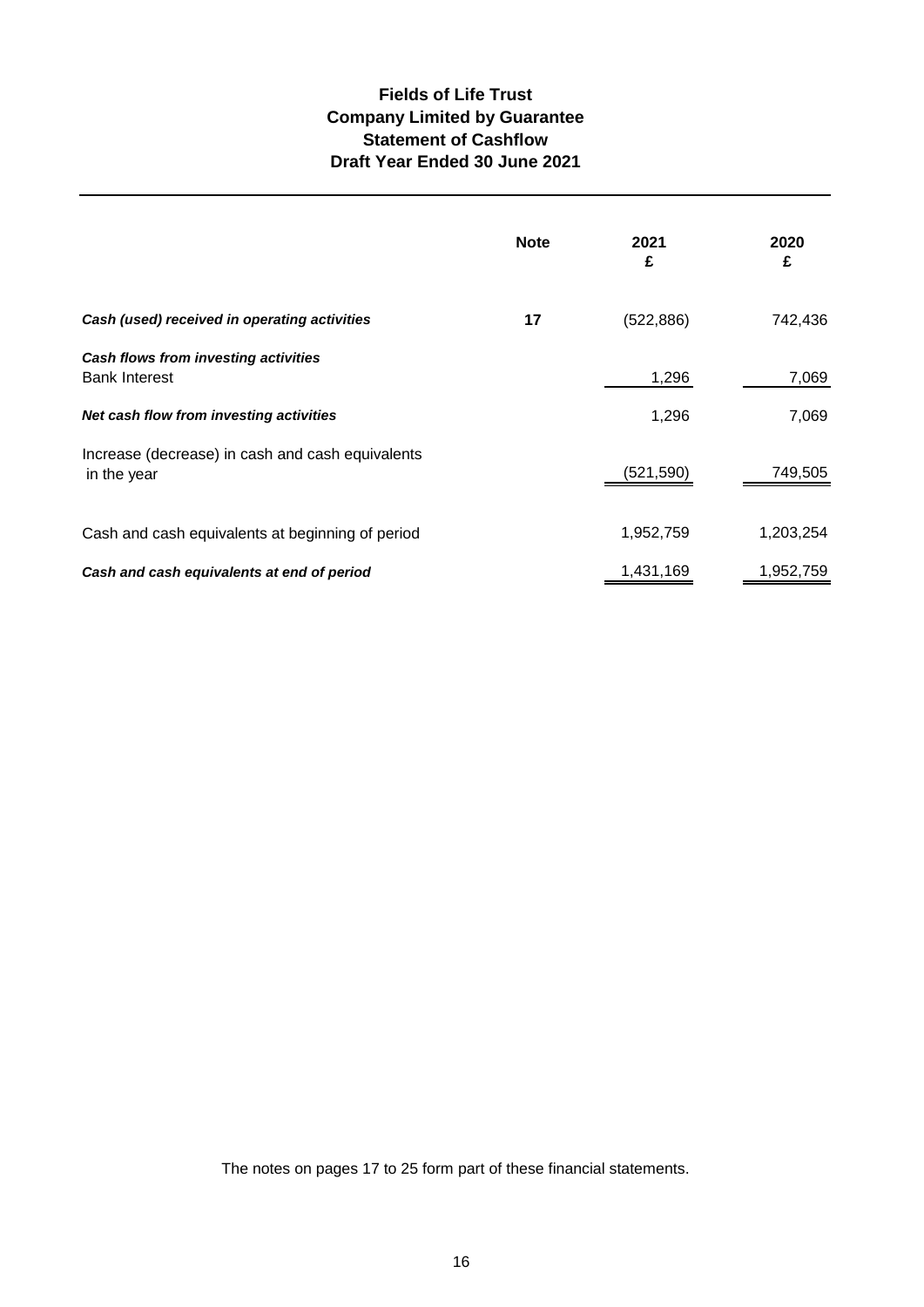## **Fields of Life Trust Notes to the Financial Statements Draft Year Ended 30 June 2021 Company Limited by Guarantee**

#### **1 ACCOUNTING POLICIES**

The principal accounting policies adopted, judgements and key sources of estimation of uncertainty in the preparation of the financial statements are as follows:

#### a) Basis of preparation

The financial statements have been prepared in accordance with Accounting and Reporting by Charities: Statement of Recommended Practice applicable to charities preparing their accounts in accordance with the Financial Reporting Standard applicable in the UK and Republic of Ireland (FRS 102) (effective 1 January 2019) - (Charities SORP (FRS 102)), the Financial Reporting Standard applicable in the UK and Republic of Ireland (FRS 102).

#### b) Fund Accounting

General funds are unrestricted funds which are available for use at the discretion of the Trustees in furtherance of the general objectives of the Charity and which have not been designated for other purposes.

General funds may be transferred to designated funds where the Trustees wish to use these funds for a specific purpose. Such funds may be transferred back to general funds once the criteria for the designation have been met or are no longer applicable.

Restricted funds are funds which are to be used in accordance with specific restrictions imposed by donors or which have been raised by the Charity for particular purposes. The cost of raising and administering such funds are charged against the specific fund. The aim and use of restricted funds is set out in the notes to the financial statements. Restricted funds may only be transferred to general or designated funds once the criteria for restriction have been discharged or no longer apply.

#### c) Income Recognition Policies

Items of income are recognised and included in the accounts when all of the following criteria are met:

- **•** The Charity has entitlement to the funds;
- **•** Any performance conditions attached to the item of income has been met or are fully within the control of the Charity;
- **•** There is sufficient certainty that receipt of the income is considered probable; and
- **•** The amount can be measured reliably.

#### d) Donated services and facilities

In accordance with the Charities SORP (FRS 102), the general volunteer time of supporters is not recognised.

#### e) Interest Receivable

Interest on funds held on deposit is included when receivable and the amount can be measured reliably by the Charity; this is normally upon notification of the interest paid or payable by the Bank.

#### g) Expenditure and irrecoverable VAT

Expenditure is recognised once there is a legal or constructive obligation to make a payment to a third party, it is probable that settlement will be required and the amount of the obligation can be measured reliably. Expenditure is classified under the following activity headings:

- **•** Expenditure on charitable activities includes the costs of implementing our work and activities undertaken to further the purposes of the Charity and their associated support costs;
- **•** Cost of Raising Funds; and
- **•** Other expenditure represents those items not falling into any other heading.

Irrecoverable VAT is charged as a cost against the activity for which the expenditure was incurred.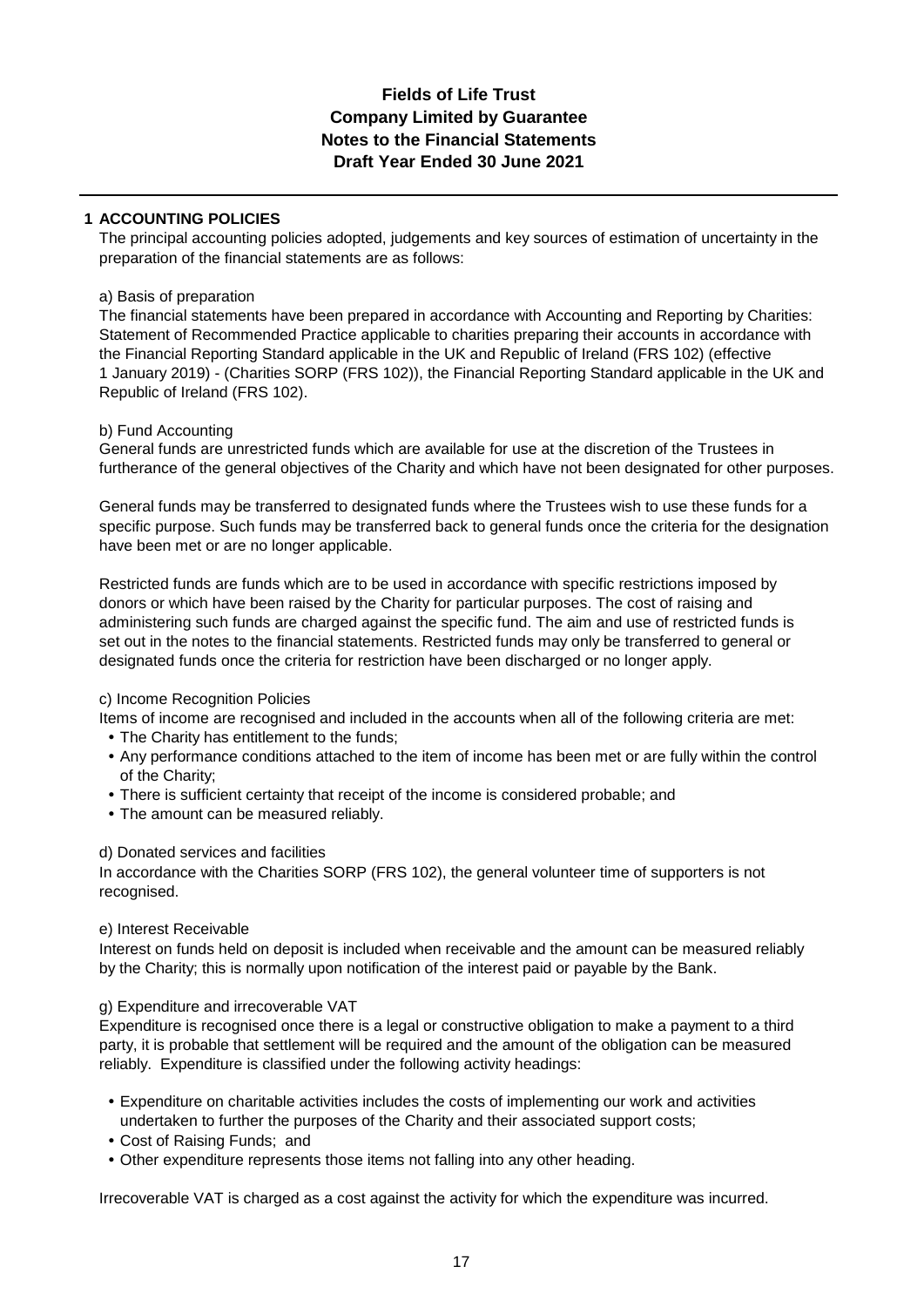#### **1 ACCOUNTING POLICIES (continued)**

#### h) Preparation of the accounts on a going concern basis

At the time of approving the accounts, the Trustees have a reasonable expectation that the Charity has adequate resources to continue in operational existence for the foreseeable future. Thus the Trustees continue to adopt the going concern basis of accounting in preparing the accounts.

The Trustees have considered this in the knowledge that on the 30th January, the World Health Organisation (WHO) announced Coronavirus as a global health emergency and on the 11th March 2020, it announced that Coronavirus was a global pandemic.

#### i) Allocation of support costs

Support costs are those functions that assist the work of the Charity but do not directly undertake charitable activities. Support costs include back office costs, finance, personnel, payroll and governance costs which support the Charity's programmes and activities. These costs have been allocated between cost of raising funds and expenditure on charitable activities.

#### j) Cash at bank and in hand

Cash at bank and cash in hand includes cash and short term highly liquid investments with a short maturity of three months or less from the date of acquisition or opening the deposit or similar account.

#### k) Tangible Fixed Assets

Individual fixed assets are capitalised at cost and are depreciated over their estimated useful economic lives on a straight line basis as follows:

| <b>Asset Category:</b>           | <b>Annual Rate</b>   |
|----------------------------------|----------------------|
| Website                          | 25% Straight Line    |
| Fixtures, fittings and equipment | 20% Reducing balance |
| Office equipment                 | 33.3% Straight Line  |

The carrying values of tangible fixed assets are reviewed for impairment when events or circumstances indicate the carrying value may not be recoverable

#### l) Debtors

Trade and other debtors are recognised at the settlement amount due after any trade discount offered. Prepayments are valued at the amount prepaid after taking account of any trade discount due.

#### m) Creditors and Provisions

Creditors and provisions are recognised where the Charity has a present obligation resulting from a past event that will probably result in the transfer of funds to a third party and the amount due to settle the obligation can be measured or estimated reliably. Creditors and provisions are normally recognised at their settlement amount after allowing for any trade discounts due.

#### n) Financial instruments

The company only has financial assets and financial liabilities of a kind that qualify as basic financial instruments. Basic financial instruments are initially recognised at transaction value and subsequently measured at their settlement value with the exception of bank loans which are subsequently measured at the carrying value plus accrued interest less repayments. The financing charge to expenditure is at a constant rate calculated using the effective interest method.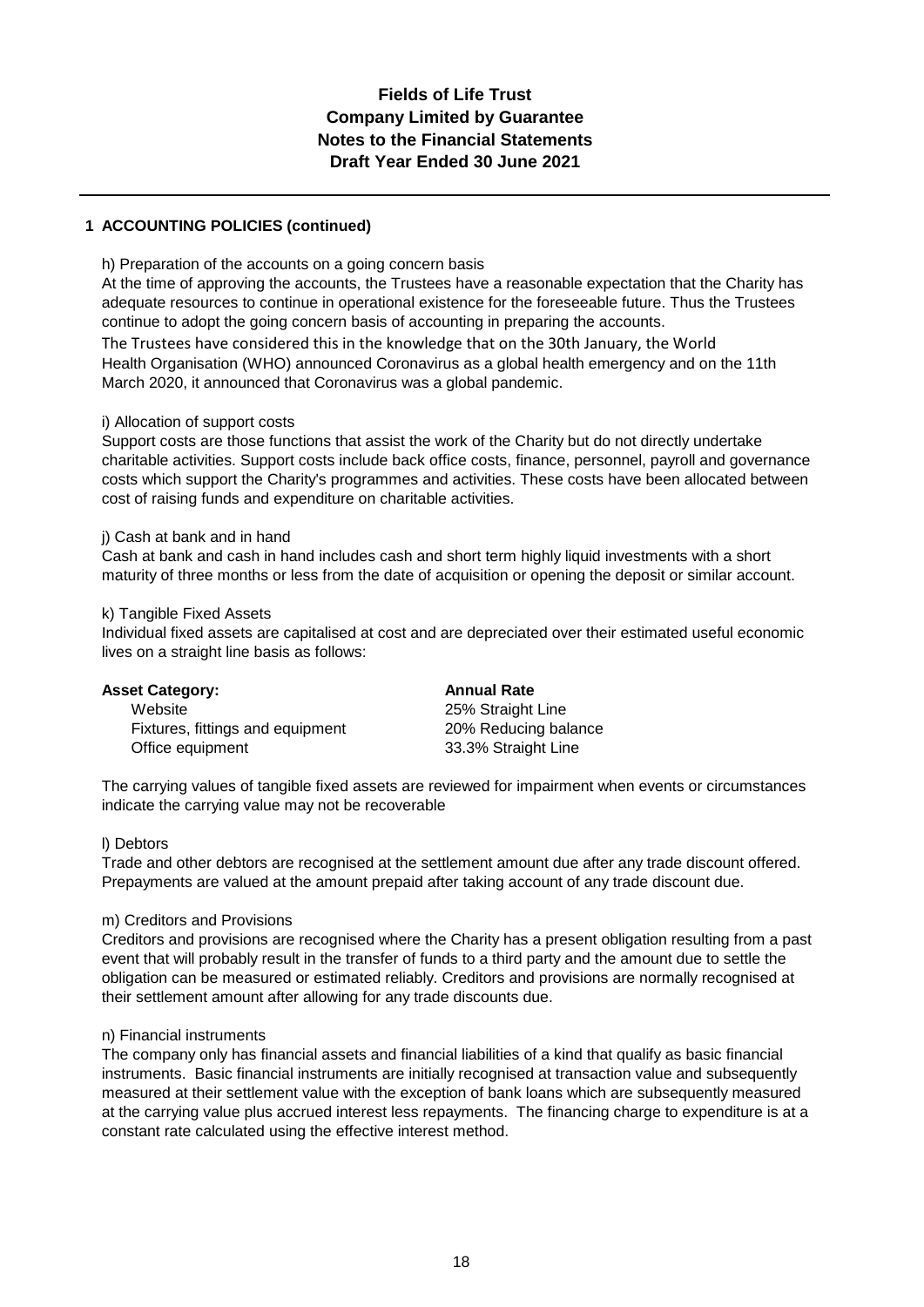#### **1 ACCOUNTING POLICIES (continued)**

#### o) Pensions

The company operates a defined contribution pension scheme. Contributions are charged in the statement of financial activities as they become payable in accordance with the rules of the scheme.

#### p) Taxation

The company is a registered charity and the charitable tax exemptions are therefore being claimed to the extent that income and/or gains are applicable and applied to charitable purposes only. These exemptions will remain in place as long as income and expenditure is applied to charitable purposes only.

#### Critical accounting estimates and judgements

In the application of the Charity's accounting policies, the Trustees are required to make judgements, estimates and assumptions about the carrying amount of assets and liabilities that are not readily apparent from other sources. The estimates and associated assumptions are based on historical experience and other factors that are considered to be relevant. Actual results may differ from these estimates.

The estimates and underlying assumptions are reviewed on an ongoing basis. Revisions to accounting estimates are recognised in the period in which the estimate is revised where the revision affects only that period, or in the period of the revision and future periods where the revision affects both current and future periods.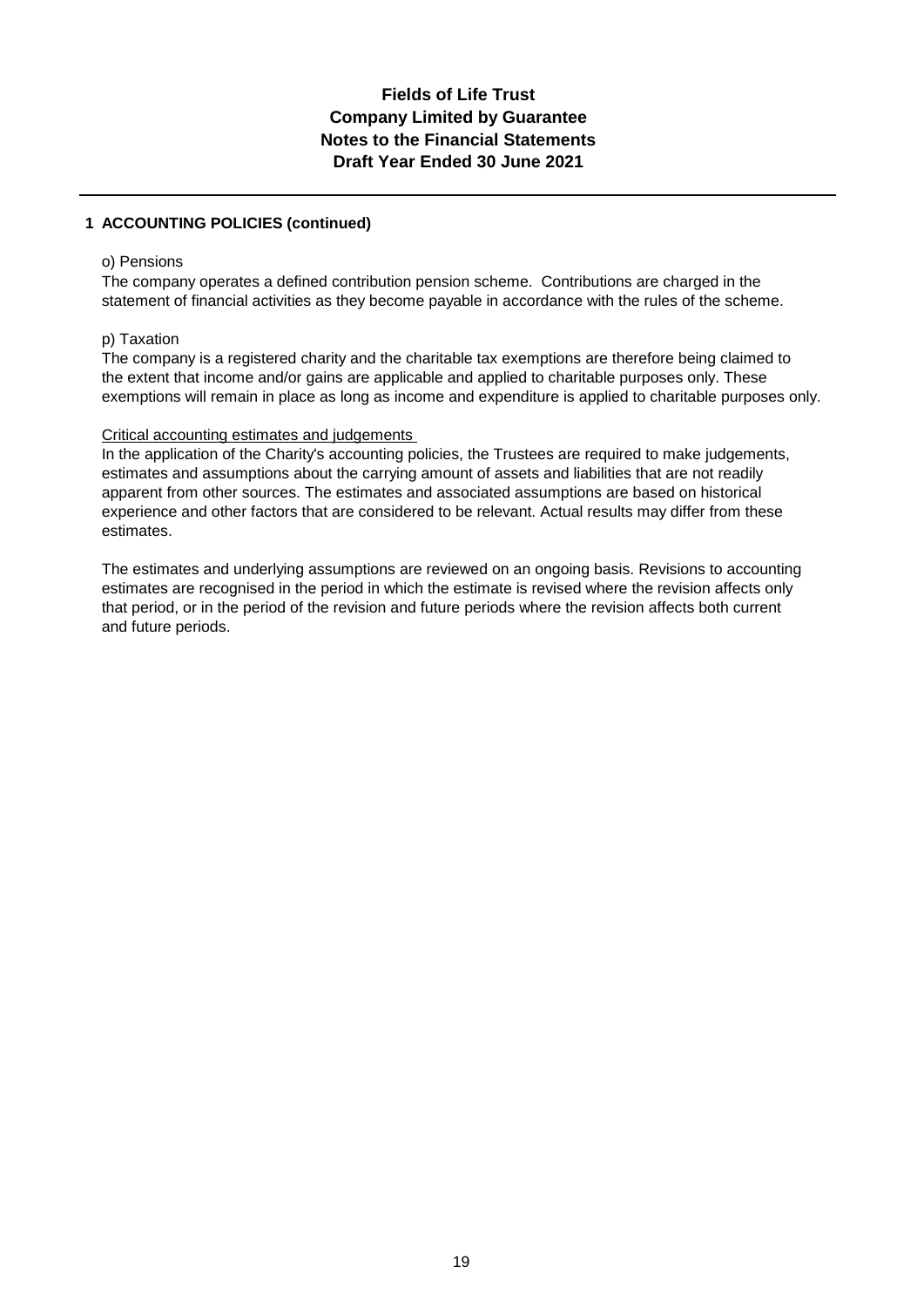| 2 Income from donations and legacies |                         |           | <b>Total Funds Total Funds</b> |           |
|--------------------------------------|-------------------------|-----------|--------------------------------|-----------|
|                                      | Unrestricted Restricted |           | 2021                           | 2020      |
|                                      | £                       | £         | £                              | £         |
| Child Sponsorship                    |                         | 550,982   | 550,982                        | 525,689   |
| Teams                                |                         |           |                                | 22,406    |
| <b>Regular Giving</b>                | 12,281                  | 29,551    | 41,832                         | 32,690    |
| Trusts & Grants - Health & Wash      | 31,000                  | 94,050    | 125,050                        | 43,993    |
| Department of Foreign Affairs (DFA)* |                         | 226,000   | 226,000                        | 209,800   |
| Trusts & Grants - Education          | -                       | 177.000   | 177.000                        | 5.937     |
| Trusts & Grants - Enterprise         |                         | 50,000    | 50,000                         | 382,841   |
| General Fundraising                  | 24,543                  | 75,897    | 100,440                        | 127,898   |
| <b>Just Giving</b>                   | 2,291                   | 10,460    | 12,751                         | 69,021    |
| Online one-off donations             | 38,431                  | 39,097    | 77,528                         | 88,508    |
| Major donor                          | 71,433                  | 230,400   | 301,833                        | 392,150   |
| Legacies/Bequeathments               |                         | 50,000    | 50,000                         |           |
| Church/Team Projects                 |                         | 37,295    | 37,295                         | 108,160   |
| Gift Aid / Tax                       | 148,791                 |           | 148,791                        | 145,857   |
| Income for Admin                     | 147,499                 |           | 147,499                        | 190,723   |
|                                      | 476,269                 | 1,570,732 | 2,047,001                      | 2,345,673 |

\* This is a €250,000 grant received through Irish Aid for the "I am Girl" project

Of the £2,345,673 received in the 12 months ending 30 June 2020, £507,031 was unrestricted funds and £1,838,642 was restricted funds.

| 3 Income from Trading Activities | <b>Unrestricted Restricted</b> |                          | <b>Total Funds</b><br>2021 | <b>Total Funds</b><br>2020 |
|----------------------------------|--------------------------------|--------------------------|----------------------------|----------------------------|
|                                  |                                |                          |                            |                            |
| Events                           | -                              | $\overline{\phantom{0}}$ | $\overline{\phantom{0}}$   | 11.234                     |
| Charity Shop income              | 52.604                         | $\overline{\phantom{a}}$ | 52.604                     | 62,400                     |
|                                  | 52.604                         |                          | 52.604                     | 73,634                     |

Of the £73,634 received in the 12 months ending 30 June 2020, £62,400 was unrestricted funds and £11,234 was restricted funds.

#### **4 Other incoming resources**

|                                 |                         |                          |       | <b>Total Funds Total Funds</b> |
|---------------------------------|-------------------------|--------------------------|-------|--------------------------------|
|                                 | Unrestricted Restricted |                          | 2021  | 2020                           |
|                                 |                         |                          |       |                                |
| <b>Bank Interest Receivable</b> | 1.296                   | $\overline{\phantom{a}}$ | 1.296 | 7.069                          |
|                                 | 1.296                   |                          | 1.296 | 7.069                          |

Of the £7,069 received in the 12 months ending 30 June 2020, £7,069 was unrestricted funds.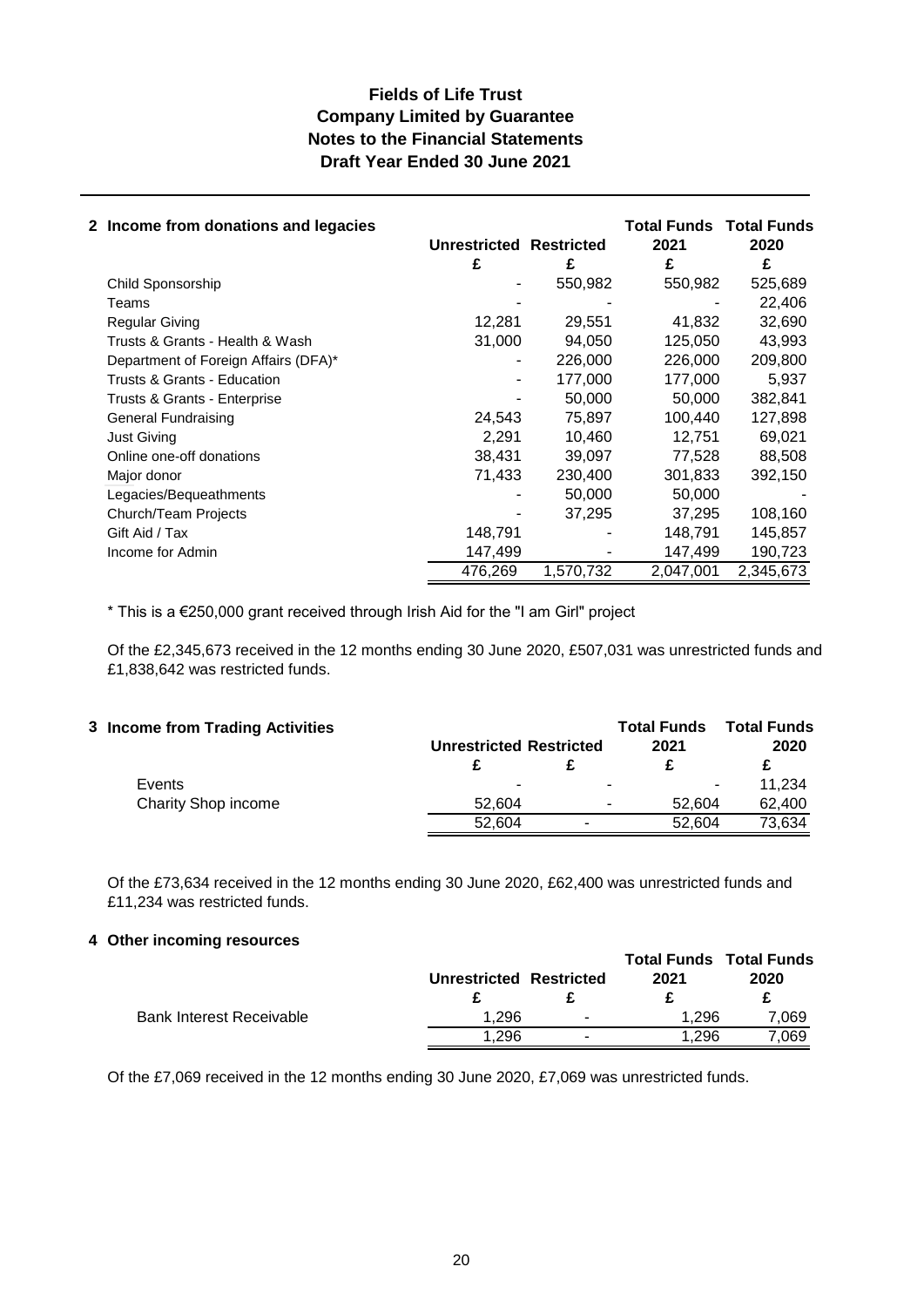## **Company Limited by Guarantee Fields of Life Trust Notes to the Financial Statements Draft Year Ended 30 June 2021**

#### **5 Analysis of expenditure on charitable activities:**

|                               |              |                   | <b>Total Funds</b> | <b>Total Funds</b> |
|-------------------------------|--------------|-------------------|--------------------|--------------------|
|                               | Unrestricted | <b>Restricted</b> | 2021               | 2020               |
|                               | £            | £                 | £                  | £                  |
| Child Sponsorship             |              | 633,211           | 633,211            | 351,829            |
| <b>Schools Agriculture</b>    |              | 9,333             | 9,333              | 2,013              |
| Wells                         |              | 186,050           | 186,050            | 328,868            |
| Teams                         |              |                   |                    | 56,998             |
| Other Activity costs          | 10,596       |                   | 10,596             | 16,473             |
| School Infrastructure         |              | 738,883           | 738,883            | 176,247            |
| <b>Quality Education</b>      |              | 120,810           | 120,810            | 12,070             |
| School Running                |              | 7,731             | 7,731              | 45,845             |
| <b>Health Education</b>       |              | 240,100           | 240,100            | 206,972            |
| General                       | 50,000       | 66,464            | 116,464            | 17,259             |
| <b>Christian Education</b>    |              | 25,000            | 25,000             | 3,649              |
| <b>Emergency Appeal</b>       |              |                   |                    | 68,206             |
| Direct Costs (see Note 7)     | 187,778      |                   | 187,778            | 175,216            |
| Governance Costs (see Note 7) | 25,889       |                   | 25,889             | 18,444             |
|                               | 274,263      | 2,027,582         | 2,301,845          | 1,480,089          |

Of the £1,480,089 spent in the 12 months ending 30 June 2020, £256,746 was unrestricted funds and £1,223,343 was restricted funds.

#### **6 Analysis of expenditure on raising funds**

|                           | <b>Unrestricted</b> | <b>Restricted</b> | <b>Total Funds</b><br>2021 | <b>Total Funds</b><br>2020 |
|---------------------------|---------------------|-------------------|----------------------------|----------------------------|
|                           |                     |                   |                            | £                          |
| Fundraising costs         | 27,924              | ٠                 | 27.924                     | 17,438                     |
| <b>Charity Shop costs</b> | 58.794              | ٠                 | 58.794                     | 54.801                     |
| Direct Costs (see Note 7) | 286,391             | ۰                 | 286,391                    | 267,435                    |
|                           | 373,109             | ٠                 | 373,109                    | 339,674                    |

Of the £339,674 spent in the 12 months ending 30 June 2020, £322,236 was unrestricted funds and £17,438 was restricted funds.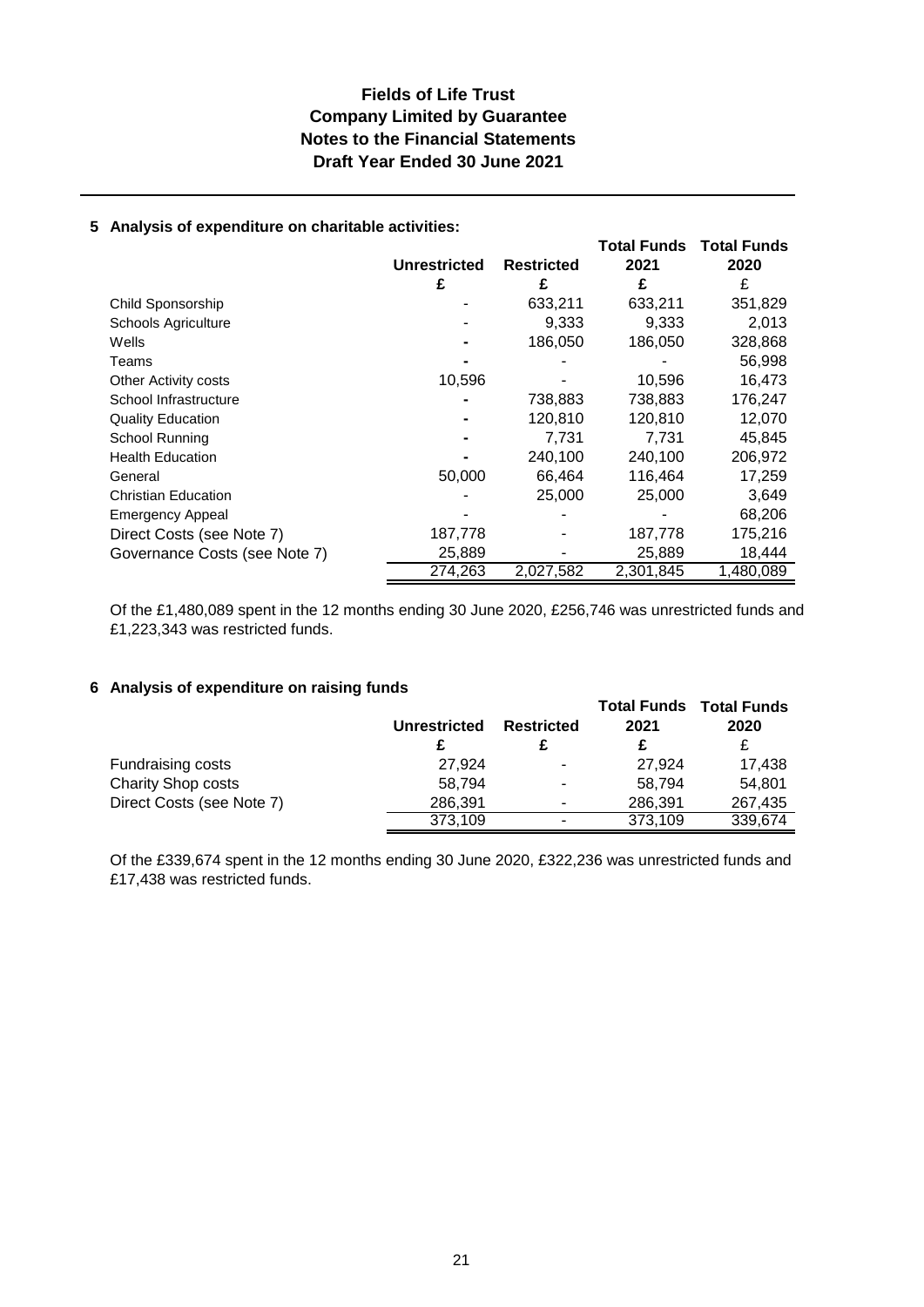#### **7 Analysis of direct costs:**

|                                        | Raising      | <b>Charitable</b> | Governance | Total   | <b>Total</b> |
|----------------------------------------|--------------|-------------------|------------|---------|--------------|
|                                        | <b>Funds</b> | <b>Activity</b>   | Costs      | 2021    | 2020         |
|                                        | £            | £                 | £          | £       | £            |
| Staff costs                            | 207,799      | 136,144           | 14,331     | 358,274 | 322,075      |
| <b>Other Staff Costs</b>               | 4,410        | 2,889             | 304        | 7,603   | 37,902       |
| <b>Printing Stationery and Postage</b> | 6,667        | 4,368             | 460        | 11,495  | 9,052        |
| Office Rent                            | 11,590       | 7,593             | 799        | 19,982  | 20,857       |
| Utilities - Electricity                | 588          | 385               | 41         | 1,014   | 1,429        |
| Utilities - Telephone                  | 1,436        | 941               | 99         | 2,476   | 4,225        |
| Utilities - Internet/IT                | 14,530       | 9,520             | 1,002      | 25,052  | 14,856       |
| Equipment                              | 8,384        | 5,493             | 578        | 14,455  | 7,908        |
| Utilities - Vehicles                   | 3,327        | 2,180             | 229        | 5,736   | 6,356        |
| Insurance - Other                      | 15,310       | 10,031            | 1,056      | 26,397  | 27,362       |
| Legal Fees                             |              |                   | 3,150      | 3,150   |              |
| <b>Other Professional Fees</b>         | 12,350       | 8,234             | 3,840      | 24,424  | 9,071        |
|                                        | 286,391      | 187,778           | 25,889     | 500,058 | 461,094      |

#### **8 Analysis of governance costs**

|                        | <b>Charitable</b> | Total | <b>Total</b>             |  |
|------------------------|-------------------|-------|--------------------------|--|
|                        | <b>Activities</b> | 2021  | 2020                     |  |
|                        |                   |       | £                        |  |
| Legal Fees             | 3.150             | 3.150 | $\overline{\phantom{a}}$ |  |
| Auditors' remuneration | 3.840             | 3.840 | 3.840                    |  |
|                        | 6.990             | 6.990 | 3.840                    |  |

#### **9 Analysis of staff costs:**

|                              | 2021    | 2020    |
|------------------------------|---------|---------|
|                              |         | £       |
| Salaries and Wages           | 234,196 | 217,605 |
| Charity shops                | 32.913  | 34.077  |
| <b>Pensions</b>              | 30,307  | 31,450  |
| <b>Social Security Costs</b> | 94.255  | 71,861  |
|                              | 391,671 | 354,993 |

The average monthly number of employees was 14 (2020: 13) and the average monthly number of employees during the year expressed as full time equivalents was as follows (including casual and part time staff):

| 2021          | 2020          |
|---------------|---------------|
| <b>Number</b> | <b>Number</b> |
| 14            | 13            |

One employee has emoluments in excess of £60,000. (2020: One)

Remuneration received by the Charity's key management amounted to £169,507 (2020: £161,472) The Charity Trustees were not paid or received any other benefits from employment with the Charity in the year (2020: £nil) neither were they reimbursed expenses during the year (2020: £nil). No Trustee received payment for professional or other services supplied to the Charity (2020: £nil).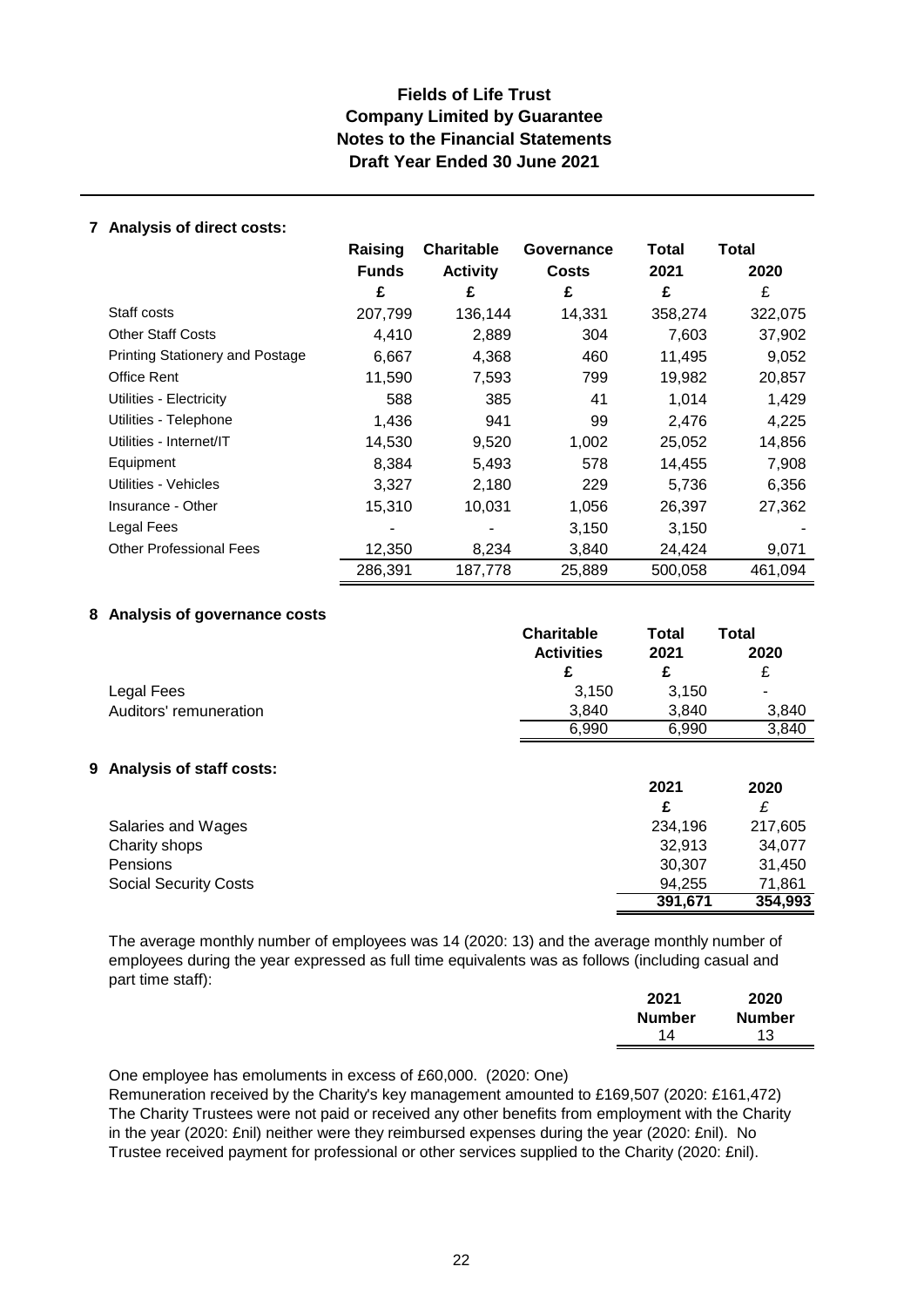#### **10 Debtors**

|                                                      | 2021    | 2020   |
|------------------------------------------------------|---------|--------|
|                                                      | £       | £      |
| Other Debtors and Accrued income                     | 109,259 | 89,293 |
|                                                      | 109,259 | 89,293 |
| 11 Creditors; amounts falling due within one year    |         |        |
|                                                      | 2021    | 2020   |
|                                                      | £       | £      |
| Other creditors                                      | 22,804  | 15,236 |
| Loan                                                 | 7,000   |        |
|                                                      | 29,804  | 15,236 |
| 12 Creditors; amounts due falling more than one year |         |        |
|                                                      | 2021    | 2020   |
|                                                      | £       | £      |
| Loan                                                 | 108,000 | 45,000 |
|                                                      | 108,000 | 45,000 |

#### **13 Analysis of Movements in Funds**

|                              | Opening<br><b>Balance</b> | <b>Income</b> | <b>Expenditure</b> | <b>Transfers</b> | As at 30<br><b>June 2021</b> |
|------------------------------|---------------------------|---------------|--------------------|------------------|------------------------------|
| <b>Unrestricted funds</b>    | £                         | £             | £                  | £                | £                            |
| Charity shop                 | 6,963                     | 52.604        | (58, 794)          | -                | 773                          |
| General funds - all funds    | 158,808                   | 477,565       | (593, 717)         | 159,063          | 201,719                      |
|                              | 165,771                   | 530,169       | (652, 511)         | 159,063          | 202,492                      |
| <b>Restricted funds</b>      |                           |               |                    |                  |                              |
| Restricted funds - all funds | 1,816,045                 | 1,570,732     | (2,027,582)        | (159,063)        | 1,200,132                    |
|                              |                           |               |                    |                  |                              |
| <b>Total</b>                 | 1,981,816                 | 2,100,901     | 2,680,093)         |                  | 1,402,624                    |

#### **14 Analysis of Movements in Restricted Funds**

|                            | Opening        |               |                    |           | <b>As at 30</b>  |
|----------------------------|----------------|---------------|--------------------|-----------|------------------|
|                            | <b>Balance</b> | <b>Income</b> | <b>Expenditure</b> | Transfers | <b>June 2021</b> |
|                            | £              | £             | £                  | £         | £                |
| Child Sponsorship          | 429,944        | 582,381       | (633, 211)         | 58,238)   | 320,876          |
| School Agriculture         | 21,167         | 13,571        | (9,333)            | (2,132)   | 23,273           |
| School/Team Fund           | 1,176,552      | 343,659       | (867,424)          | 41,802    | 694,589          |
| <b>Christian Education</b> | 6,853          | 10,680        | (25,000)           | 7,467     |                  |
| Water                      | 93,720         | 206,309       | (186,050)          | ( 7,131)  | 106,848          |
| Fundraising                | 51,601         | 138,707       | (66, 464)          | 113,288)  | 10,556           |
| Health                     | 36,208         | 275,425       | (240, 100)         | 27,543)   | 43,990           |
| Total                      | 1,816,045      | 1,570,732     | 2,027,582)         | 159,063)  | 1,200,132        |

All restricted funds are subjected to restrictions on their expenditure imposed by the donor or through the terms of the appeal.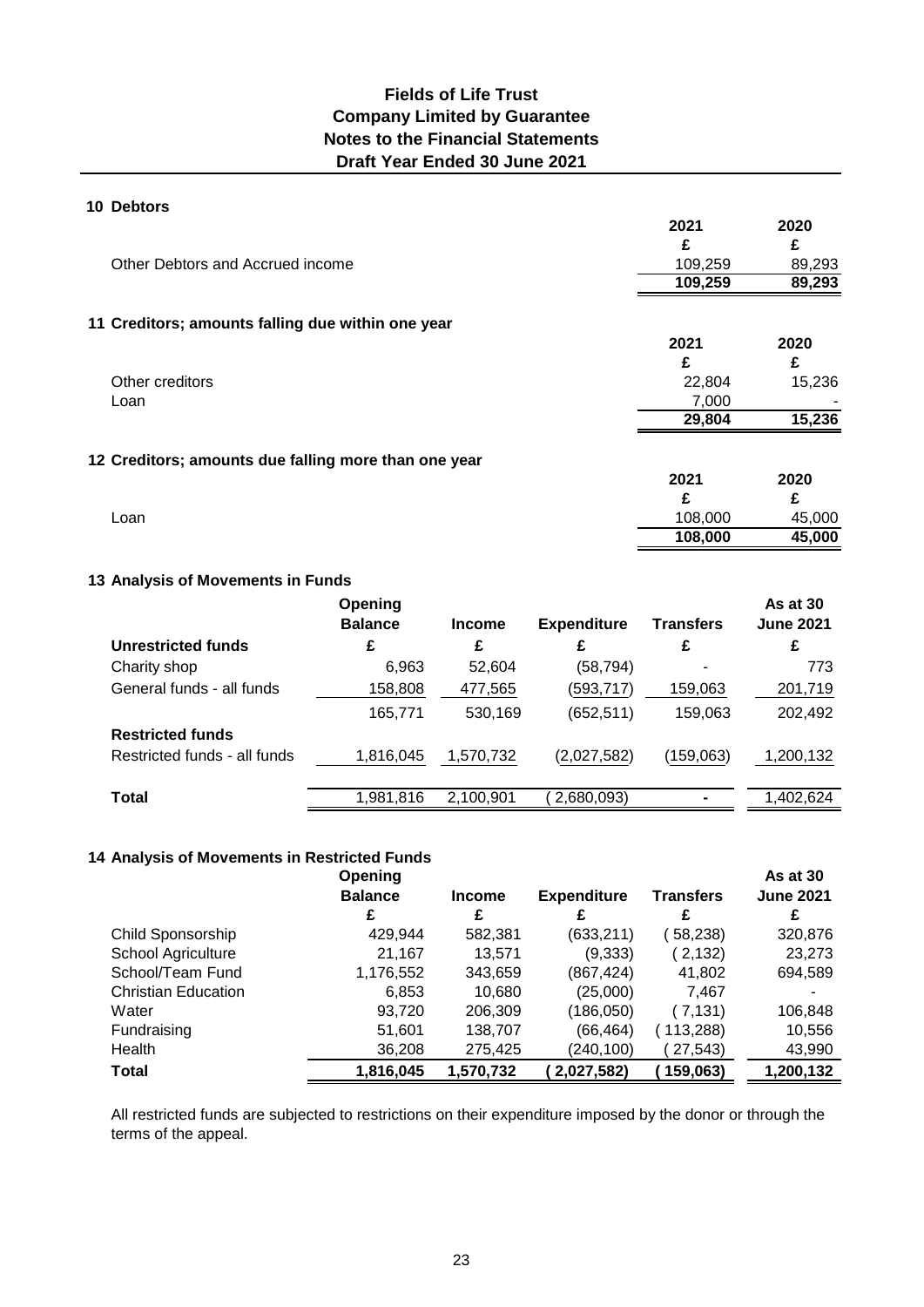**Child Sponsorship:** The child sponsorship fund represents donations received to help support children through primary and secondary education and in some cases tertiary level education.

**School Agriculture**: This fund represents money donated which the charity uses to support agricultural and enterprise initiatives at certain supported school projects in addition to providing schools with gifts such as bicycles, bibles and educational materials.

**Schools Infrastructure/Programme and Team Fund**: The schools/team fund represents donations received to help build, complete or support running costs of schools. This money is raised either by a team or individuals and used to carry out specific projects. Fields of Life specify the projects i.e. school builds, teacher accommodation, kitchens or painting of a school. This fund also consists of money raised by teams to cover any expenses incurred during their stay at their chosen project including accommodation, food and travel to and from the project.

**Water**: The water fund supports mainly borehole drilling projects and rehabilitations as well as other initiatives such as rain water harvesting systems. The programme also includes a community health focus whereby water and sanitation committees (WSC'S) are set up to ensure that the boreholes are managed and maintained by local community representatives who are briefed and trained on community and public health awareness to prevent and reduce the incidence of disease.

**Christian Education**: As Fields of Life supports church partners in delivering quality education through school infrastructure and programming, there is some resource and support provided to the school and church leaders to enable them to develop their Christian Education programmes with provision of training and materials. A Christian life skills course entitled 'Living Well' has been developed for use by partners in seeking to encourage building resilience and critical thinking in African young people as well as practically applying faith within their context.

**Health Education:** The schools' health programme focusus on personal & food hygiene, menstrual management, sexual health and sanitation and hygiene. The programme is a preventative programme aiming to promote better health through education. Importantly, a child protection training programme has now been rolled out to improve awareness and reduce children being at risk from abuse.

#### **15 Analysis of net assets between funds**

|                                     | <b>Unrestricted</b><br>funds<br>2021 | <b>Restricted</b><br>funds<br>2021 | Total<br>funds<br>2021 | <b>Total</b><br>funds<br>2020 |
|-------------------------------------|--------------------------------------|------------------------------------|------------------------|-------------------------------|
|                                     | £                                    |                                    |                        | £                             |
| Current assets                      | 202.492                              | 1,308,132                          | 1,510,624              | 2,026,816                     |
| Creditors due in more than one year | ۰                                    | (108,000)                          | (108,000)              | (45,000)                      |
|                                     | 202.492                              | 1,200,132                          | ,402,624               | 1,981,816                     |